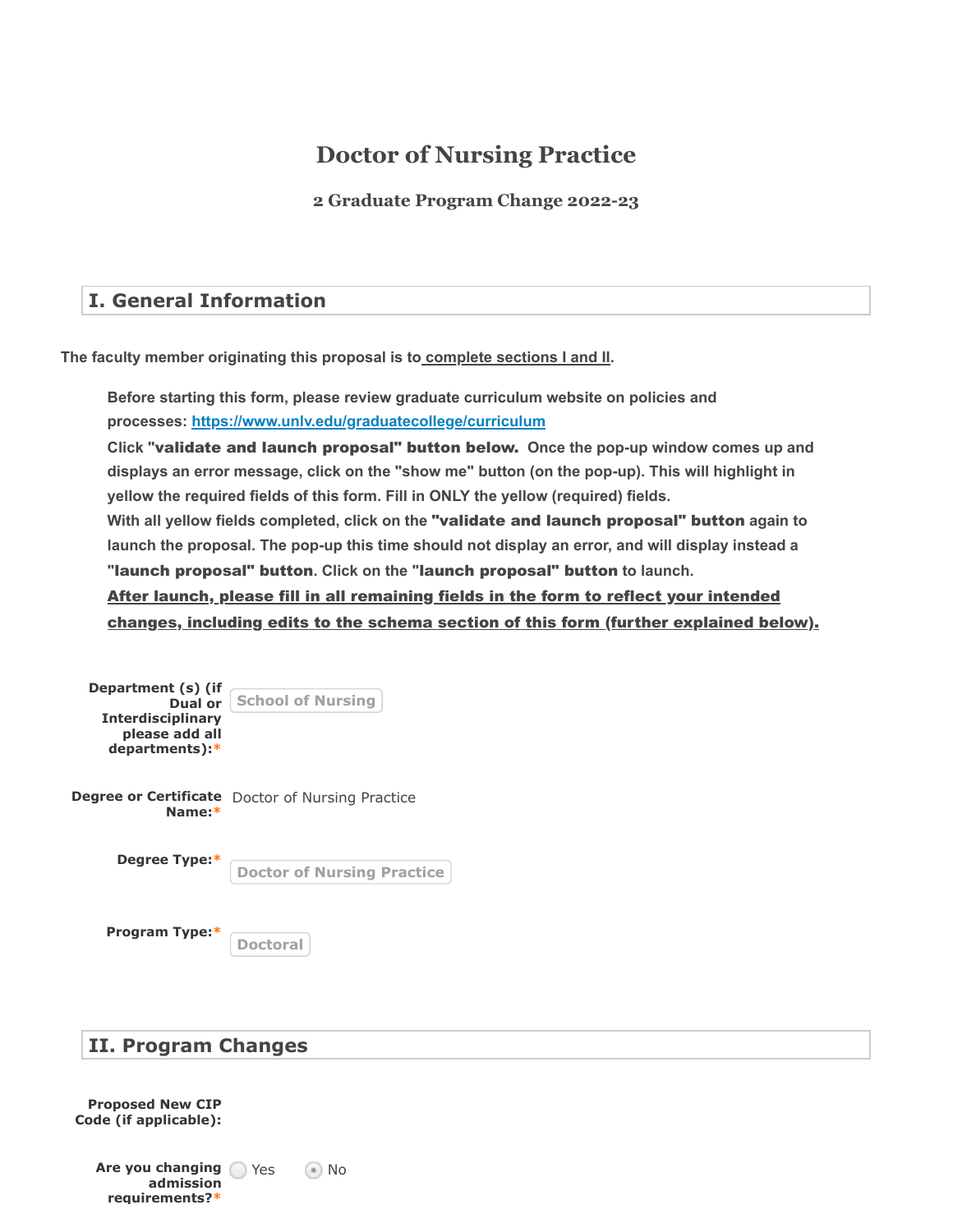

## **Summary of Changes**

**q**

**Provide a brief** The School of Nursing is adding a post-bachelor's DNP concentration in Certified Registered **summary of proposed** Nurse Anesthetists (CRNA). **changes:**

**Provide a rationale** In Nevada there is no major anesthesiology residency programs. There is one small hospital for each proposed based program only. This lack of residency programs is creating delays in surgical care. The **change:** provider shortage in Nevada is 2.5 CRNAs/100,000 population. Nationally, the ratio is 13.1 CRNAs/100,000 population. Creating this track will allow the UNLV School of Nursing to provide programing to meet these needs both locally and nationally.

#### Office of Online Education

**Programs that are 100% online [must contact the Office of Online Education \(](https://www.unlv.edu/provost/online-education) https://www.unlv.edu/provost/onlineeducation**).

**Email: [elizabeth.barrie@unlv.edu](http://unlv.edu/)**

**What is the current** 100% face-to-face courses **delivery/mode of instruction for this** Hybrid (some online courses; some face-to-face courses) **program? \*** 100% online courses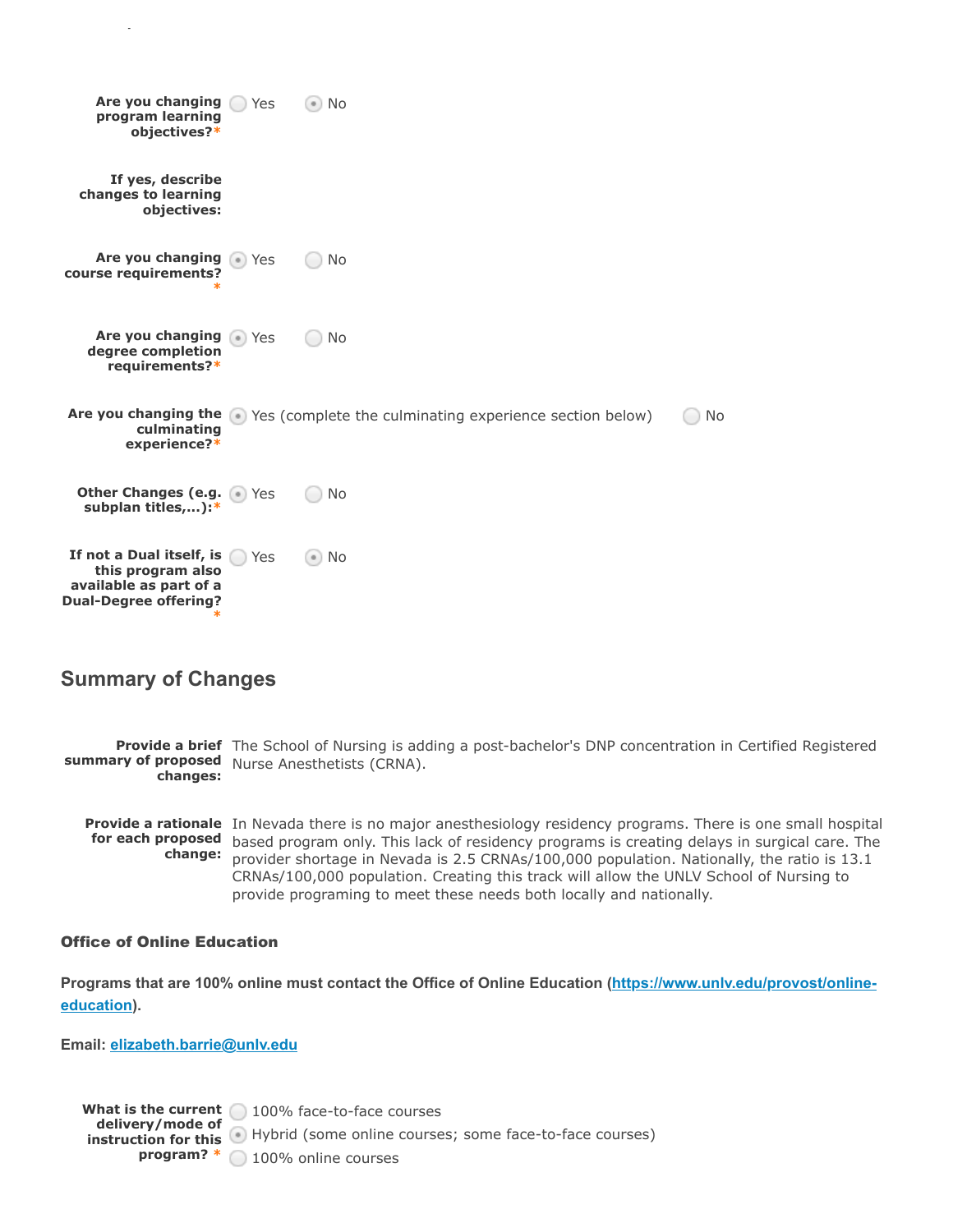**Are you changing the** 100% face-to-face courses **delivery/mode of instruction? (select** Hybrid (some online courses; some face-to-face courses) **new mode):**<sup>\*</sup> 100% online courses (contact office of online education) O No Changes

## **Required Additional Documents:**

**Please attach required documents by navigating to the Proposal Toolbox and clicking in the top right corner.**

**Information and forms available at the [Office of the Vice Provost for Academic Programs](https://www.unlv.edu/provost/vpap/actions) website.**

#### If changing to 100% online delivery, please attach the following:

**Assessment Plan - A new assessment plan will be required when adding an exclusively online mode** of delivery to a degree and it must be approved by the **Office of Academic Assessment**, **, [assessment@unlv.edu](mailto:assessment@unlv.edu)**

**Dean's memo of support**

**Teach Out Plan (available at the [Office of the Vice Provost for Academic Programs](https://www.unlv.edu/provost/vpap/actions) website).**

**If 100% Online,** Assessment Plan **attach the required documents and mark** Dean's memo of support **the checkboxes:** Teach Out Plan

#### Office of Educational Compliance

**Programs that lead to professional licensure or certification must contact the Office of Educational Compliance [\(https://www.unlv.edu/provost/ed-compliance\)](https://www.unlv.edu/provost/ed-compliance).**

**Email: [leeann.fields@unlv.edu](mailto:leeann.fields@unlv.edu)**

With this change, **Nesell** Yes (contact office of educational compliance) **does this program lead to professional** No**licensure or certification?\***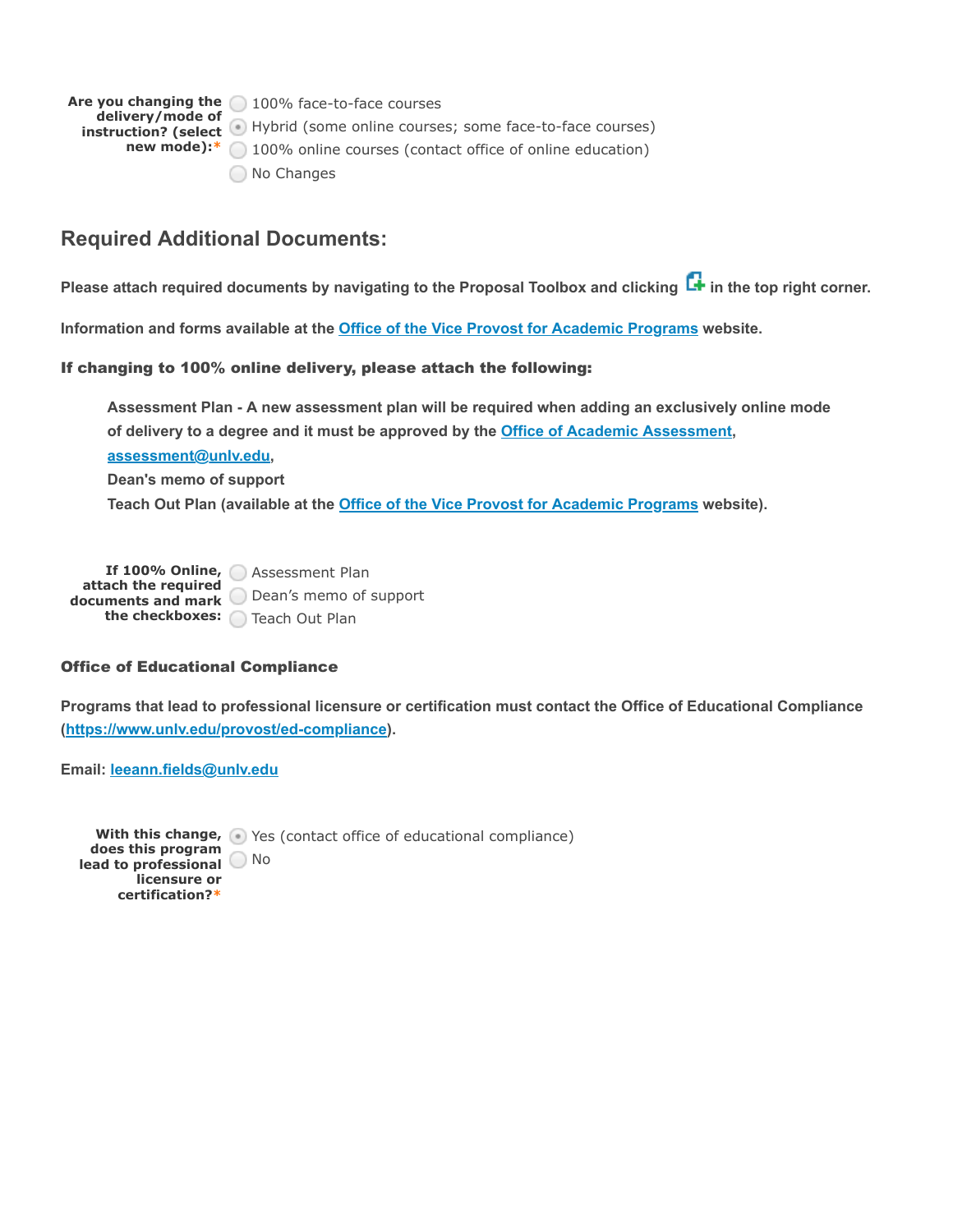# **SCHEMA SECTION**

# **Do not make any changes to any information in this section until the proposal has been launched (see instructions above).**

In this section, please use the instructions below to edit the information found in the current graduate catalog. Please note that the new graduate catalog will display the exact edits that you make in this section.

# INSTRUCTIONS:

**1**. Click on <sup>≔</sup> "View Curriculum Schema." Edit existing cores by clicking on the core (grey bar) to expand it and **simply adjust the text. For new cores, click 'Add Core' and name your core (please use a comparable degree** programin the current <u>graduate catalog</u> as a template). Edit or add any descriptive text (do not add courses until **Step 2). Descriptive text is generally used in the following cores: Plan Description, Plan Admission Requirements, Plan Requirements, Plan Graduation Requirements.**

**There are two options for adding courses (see Step 3 to remove courses): "Add Course" and "Import Course."** 2. **For courses already in the catalog, click on "Import Course" and find the courses needed. For new classes going through a Curriculog Approval Process click on "Add Course"-- a box will open asking you for the Prefix, Course Number and Course Title.**

**Click on "View Curriculum Schema." Click on the area/header of the program where you would like to add** 3. **courses. When you click on "Add Courses" it will bring up the list of courses available from Step 2. Select the courses you wish to add. For removing courses click on the and proceed.**

**QUESTIONS? Please contact [gradcurriculum@unlv.edu](mailto:gradcurriculum@unlv.edu)**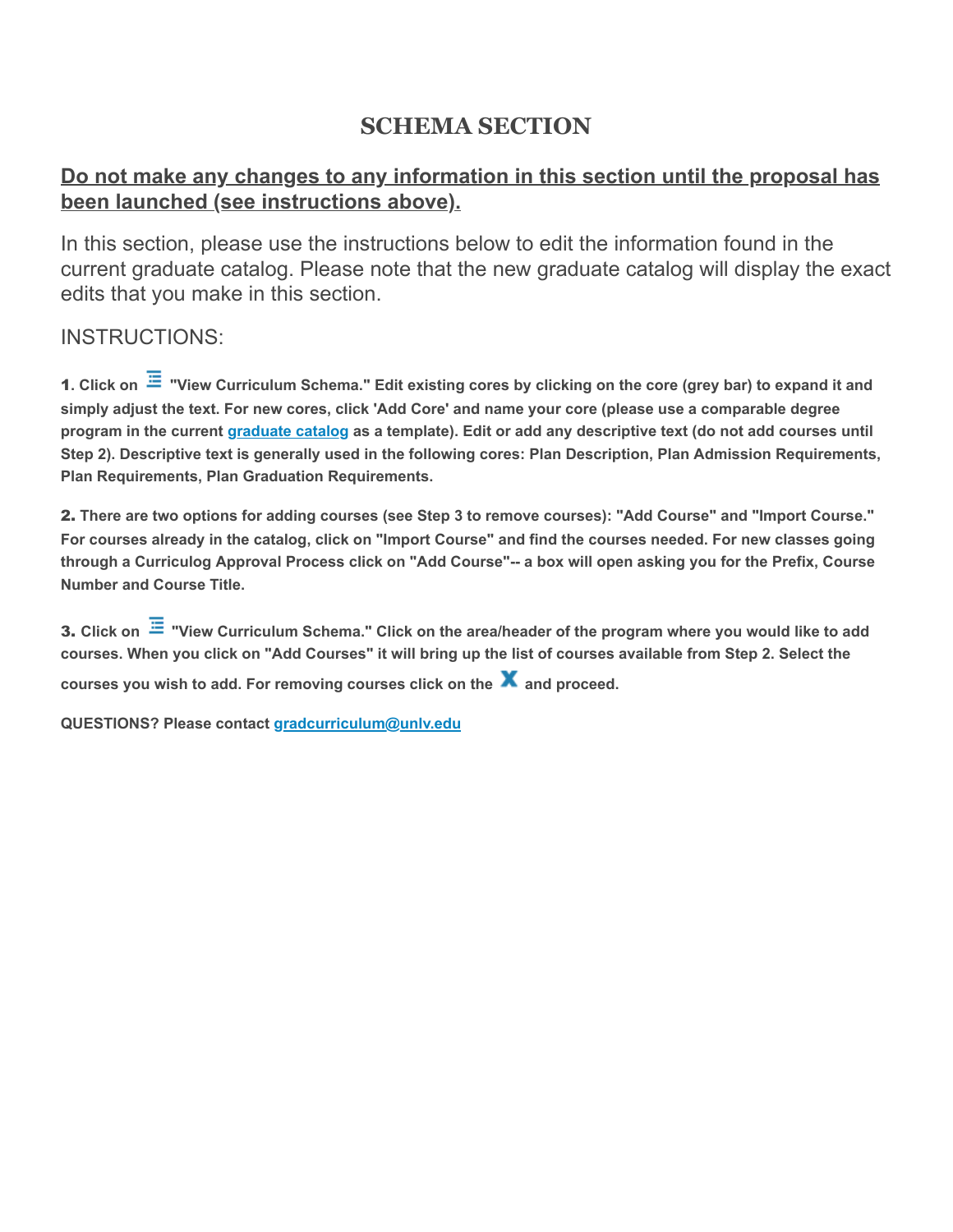**Proposed Curriculum:\***

#### **Plan Description**

**The Doctor of Nursing Practice (DNP) is a terminal professional practice degree. The goal of the DNP program is to prepare nurses to assume leadership roles in clinical practice, administration, and clinical research. The DNP differs from the PhD in Nursing or Doctor of Nursing Science degrees, emphasizing advanced clinical practice, implementation of best practices, and evaluation of practice and care delivery models rather than individually initiated research. The DNP program prepares graduates for advanced clinical practice and leadership roles to serve the health care needs of the people of Nevada, the nation, and the professional community. DNP graduates are equipped to assume a wide range of leadership roles in both direct and indirect health care settings. DNP graduates may function as specialists in their advanced practice clinical roles or as healthcare executives, program and policy analysts.**

**DNP Program Learning Outcomes:**

**The goal of the DNP degree is to prepare nurses to assume leadership roles in clinical practice and health care leadership and analysis. At the conclusion of the University of Nevada, Las Vegas, School of Nursing DNP program, graduates will:**

**Provide advanced nursing care to improve patient and population health care outcomes in various direct and indirect settings.**

**Take leadership roles in the analysis, delivery and management of nursing care and health care systems.**

**Provide evidence-based practice through the application of analytical methods, information systems technology, and clinical research.**

**Collaborate with interprofessional teams to meet the healthcare needs of culturally and ethnically diverse individuals and populations.**

**Act as change agent, leader, and advocate in the design, implementation, and evaluation of health care policy as it affects populations and the nursing profession.**

**View Plan Disclaimers.(implementation note: add link)**

**For more information about your program, including your graduate program handbook and learning outcomes please visit the Degree Directory.**

## **Plan Admission Requirements**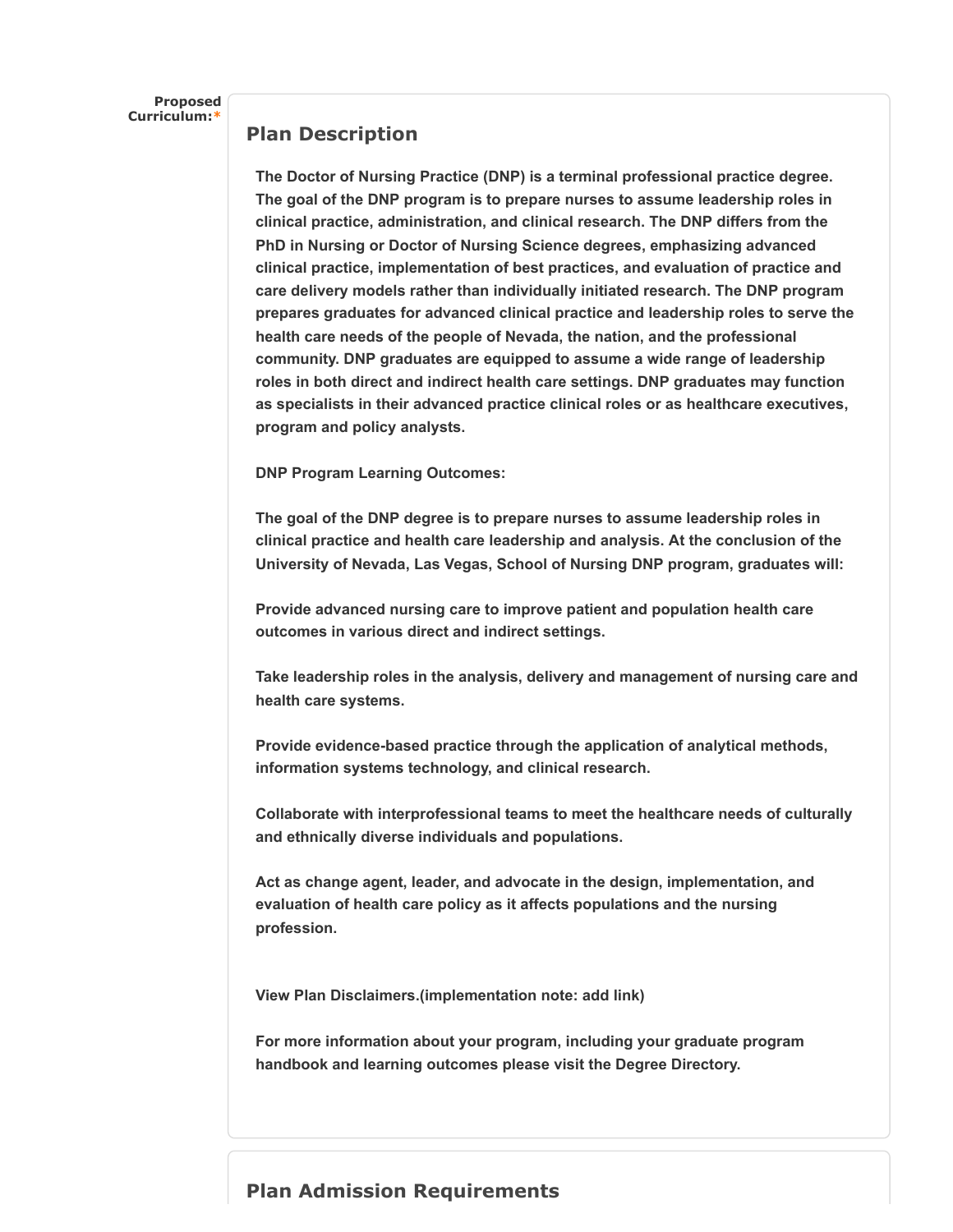#### **Application deadlines**

**Applications available on the UNLV Graduate College website.**

**All domestic and international applicants must review and follow the Graduate College Admission and Registration Requirements.**

**Bachelor degrees must also be regionally accredited or approved equivalent.**

**A one-time, non-refundable deposit of \$500 is required as a seat holding fee. This deposit will be credited towards tuition costs once admissions acceptance has been completed. This applies to any and all applicants to the DNP program regardless of subplan.**

**Post-Master's subplans:** 

**Advanced Practice subplan:**

**Hold a baccalaureate degree in nursing from a regionally accredited nursing program (Commission on Collegiate Nursing Education [CCNE], Accreditation Commission for Education in Nursing [ACEN], National League for Nursing [NLN] Commission for Nursing Education Accreditation [CNEA]) or approved equivalent.**

**Students must hold a master's degree in nursing (MSN or MN) from a regionally accredited program (Commission on Collegiate Nursing Education [CCNE], Accreditation Commission for Education in Nursing [ACEN], National League for Nursing [NLN] Commission for Nursing Education Accreditation [CNEA]) or approved equivalent. Exceptions to a master's degree in nursing will be made on a case-by-case basis and only for those students who hold a baccalaureate degree nursing with a master's degree in another health-related field (e.g., MPH, MHA, etc.) from a regionally accredited program or approved equivalent.**

**Coursework from non-nursing master's degree must have significant content from nursing or a nursing focus. At a minimum, graduate-level coursework must demonstrate a substantial study of nursing theory, research, and health policy.**

**Generally, a minimum grade point average of 3.5 (on a 4.0 = A scale) earned in a nursing or health-related master's program of study is required. Students who graduated from accredited competency-based schools are advised to contact the Program Director for additional information. Have completed graduate-level course work with a grade of B or better in advanced pathophysiology, advanced pharmacology, advanced physical assessment, nursing theory, research, and healthcare policy.**

**Hold an unrestricted and unencumbered license as a registered nurse and as an advanced practice registered nurse (APRN) commensurate with state licensure.**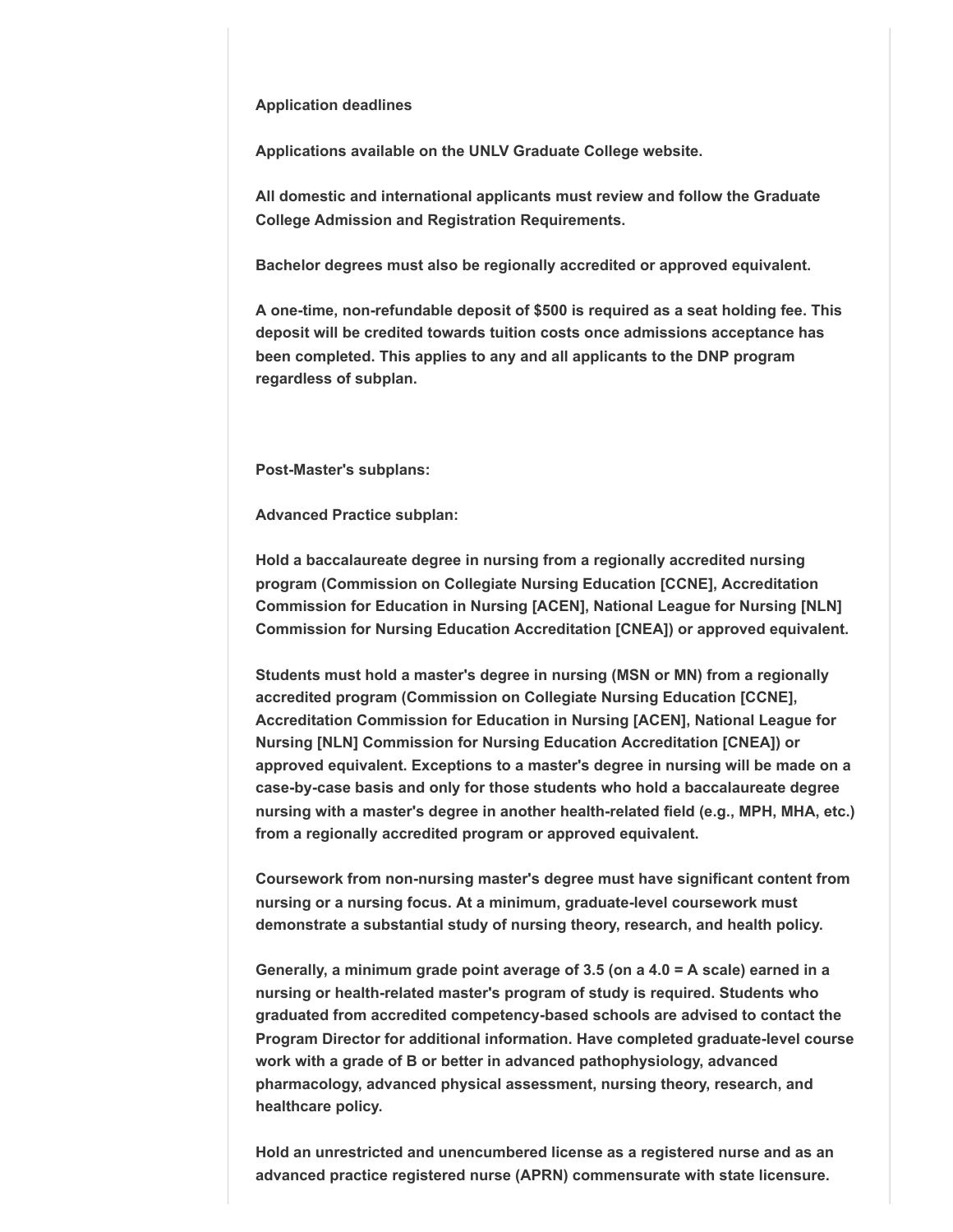**Hold national certification in an advanced practice role from a nationally recognized certification/credentialing organization.**

**Interviews may be required.**

**Nurse Executive subplan:**

**Hold a baccalaureate degree in nursing from an accredited nursing program (CCNE, ACEN, NLN CNEA).**

**Hold a master's degree in nursing (MSN or MN) from an accredited program. Exceptions to this will be made on a case-by-case basis and only for those students who hold a baccalaureate degree in nursing with a master's degree in another health-related field (i.e. MBA, MHA, MPH, etc.) from a regionally accredited program or approved equivalent.**

**Coursework from non-nursing majors must have significant content from nursing or a nursing focus. At a minimum, graduate-level coursework must demonstrate a substantial study of nursing theory, research, and healthcare policy. Students who have not completed a graduate level course in healthcare policy must complete NURS 719R within the first year of study in the DNP program.**

**Generally, a minimum grade point average of 3.5 (on a 4.0 = A scale) earned in a nursing or health-related master's program of study is required. Students who graduated from accredited competency-based schools are advised to contact the Program Director for additional information.**

**Hold an unrestricted and unencumbered license as a registered nurse.**

**Provide documentation for one of the following:**

**National certification as a Nurse Executive through either the American Nurses Credentialing Center or the American Organization of Nurse Executives (AONE), or as a Certified Nurse Manager and Leader through AONE. Students with any other advanced practice national certification are advised to contact the Program Director for information or minimum of 500 hours of academically supervised clinical practicum in master's degree program on leadership or management.**

**Interviews may be required.**

**BSN to DNP subplans:** 

**Family Nurse Practitioner, Psychiatric Mental Health Nurse Practitioner, Nurse Executive, and Certified Registered Nurse Anesthetists subplan:**

**Hold a baccalaureate degree in nursing from a regionally and nationally accredited**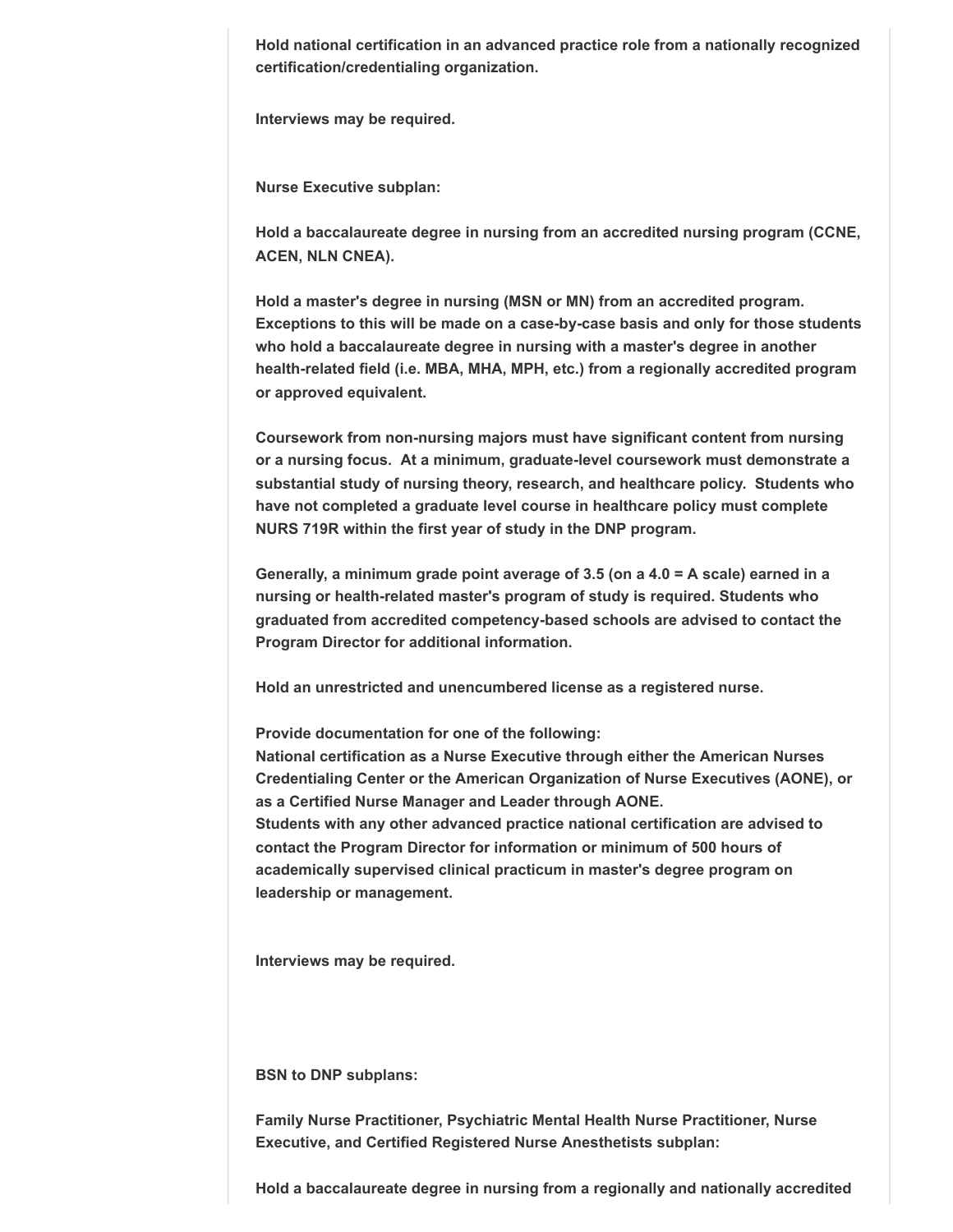**nursing program (CCNE, ACEN, or NLN CNEA) or approved equivalent.**

**Generally, a minimum grade point average of 3.2 (on a 4.0 = A scale) earned in a baccalaureate nursing degree is required. Students who graduated from accredited competency-based schools are advised to contact the Program Director for additional information.**

**Hold an unrestricted and unencumbered license as a registered nurse.**

**Have practiced as a baccalaureate prepared registered nurse for a minimum of one calendar year (2000 hours) prior to beginning coursework in the BSN to DNP program.**

**Interviews may be required.**

**Other Admission Information:**

**Three letters of professional recommendation from individuals who can evaluate the applicant's motivation, academic capability, advanced practice and/or leadership potential, and personal goals for study in a DNP program.**

**Letter of interest and Self-Presentation:**

**Professional goal statement (500 word maximum) describing career objectives and areas of interest in advanced practice or leadership roles. Include reasons for pursuing a doctor of nursing practice degree, specific interest in the University of Nevada, Las Vegas program, and past experiences and achievements in nursing practice, leadership, and scholarship.**

**Current resume or curriculum vita (CV).**

**Students are accepted into a degree program as described in the Graduate Catalog. The faculty and corresponding sub-disciplines and sub-plans within the described programs are subject to change at any time.**

#### **Plan Requirements**

**See Subplan Requirements below.**

**Subplan 1: Post-Master's Advanced Practice Subplan 2: BSN - DNP Family Nurse Practitioner (ON HOLD) Subplan 3: Post-Master's Nurse Executive Subplan 4: BSN - DNP Nurse Executive (ON HOLD) Subplan 5: BSN to DNP Psychiatric Mental Health Nurse Practitioner (ON HOLD) Subplan 6: BSN to DNP Certified Registered Nurse Anesthetists (CRNA)**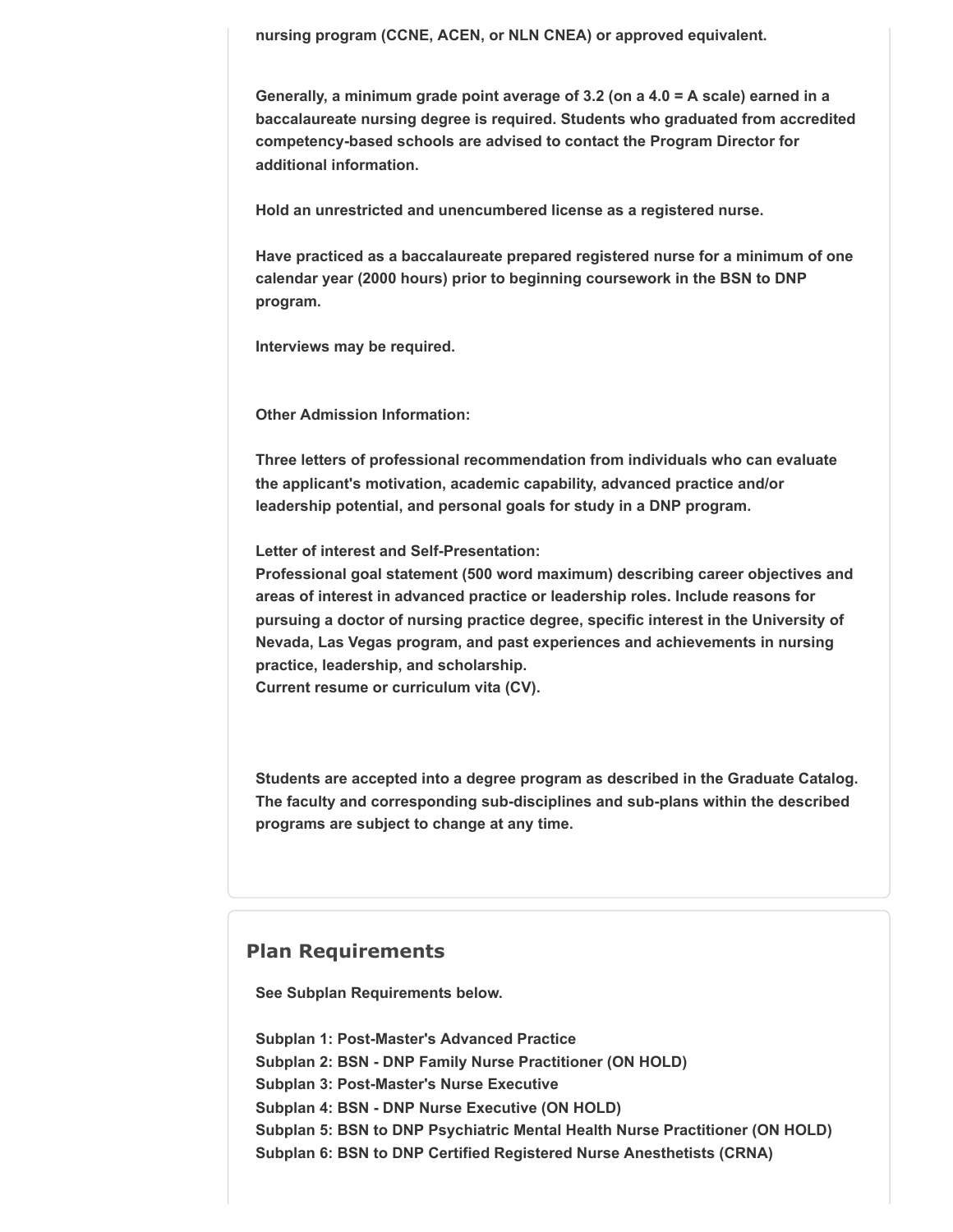# **Subplan 1 Requirements: Post-Master's Advanced Practice**

**Total Credits Required: 31**

**View Plan Disclaimer. (implementation note: add link)**

## **Course Requirements**

## **Required Courses – Credits: 22**

**Complete 22 credits by completing each of the following courses.**

| <b>NURS 708 Analysis and Economics of</b><br><b>Healthcare Systems and Delivery</b>                             | 3              |
|-----------------------------------------------------------------------------------------------------------------|----------------|
| <b>NURS 712 Strategies for Management of</b><br><b>Healthcare Systems and Performance</b><br><b>Improvement</b> | 3              |
| <b>NURS 715 Business Management for Nurse</b><br><b>Practitioners</b>                                           | $\overline{2}$ |
| <b>NURS 716 Population Health: Analysis and</b><br><b>Evaluation</b>                                            | 3              |
| <b>NURS 719R Health &amp; Public Policy for Advanced</b><br><b>Practice of Nursing</b>                          | 3              |
| <b>NURS 729R Translational Evidence for</b><br><b>Healthcare Systems</b>                                        | 4              |
| <b>NURS 767 Collaboration, Communication &amp;</b><br><b>Negotiation for the Nurse Leader</b>                   | $\overline{2}$ |
| <b>NURS 768 DNP Forum &amp; Role Transformation</b>                                                             | $\overline{2}$ |

## **DNP Project – Credits: 9**

**Complete 9 credits of NURS 788 by completing 1-3 credits per term, over the course of the program.**

**NURS 788 DNP Project 1-3**

## **Degree Requirements**

**Complete 31 credits with a minimum GPA of 3 00**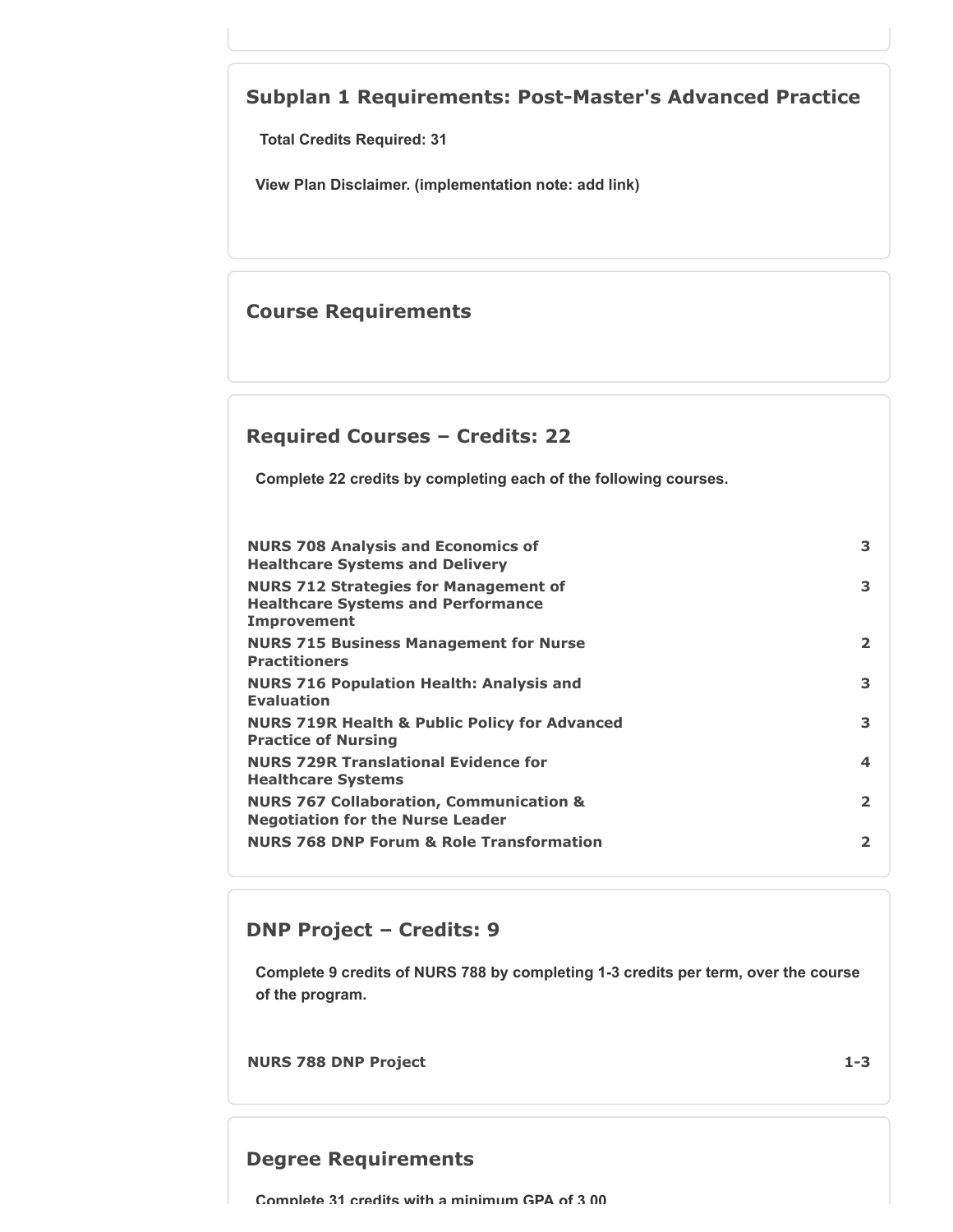**Complete 31 credits with a minimum GPA of 3.00.**

**Maintain a cumulative grade point average of 3.00 or above each semester enrolled.**

**Receive a grade of "B" (3.00) or above in all required cognate and nursing courses. If less than a "B", for example a B- (2.7) is earned, the course must be repeated. The student must be in good standing to repeat a course and any required course may be repeated only one time.**

**Complete a minimum of six (6) credits in each calendar year.**

**Continuously register for at least one to three (1-3) credits each semester while working on a DNP Project.**

**Each student, upon admission, will be assigned a faculty mentor (also referred to as advisor/committee Chair). The faculty mentor (advisor/committee Chair), along with the student, will plan the student's entire degree program of study and submit it to the Graduate College by the end of the first semester of enrollment. The degree program plan requires the approvals of the student, faculty mentor (advisor/committee Chair), Program Director, appropriate academic dean, and the Graduate Dean.**

**The faculty mentor (advisor/committee Chair) monitors the student's progress through the program of study. In addition, the Program Director will monitor the student's progress, including adherence to all established policies of the Graduate College. At any given time, the student can request a change of faculty mentor (advisor/committee Chair). However, it is the student's responsibility to secure approval of an individual faculty member who agrees to serve as their faculty mentor (advisor/committee Chair) before changing the original advisor, subject to Graduate College approval. Also, it is the student's responsibility to make sure that their chosen faculty mentor (advisor/committee Chair) has current full graduate faculty status at UNLV, which can be checked at: https://www.unlv.edu/graduatecollege/graduate-faculty-status** 

**Students will be assigned their faculty mentor (advisor/committee Chair) for their DNP Project committee prior to the first semester. The student, along with the faculty mentor (advisor/committee Chair), will identify and select the second and third members to their DNP project committee.**

**The student will be required to file the Committee Appointment Form through the Grad Rebel Gateway when this is completed, for administrative approval. More specific information about the DNP Project will be discussed in the courses it is embedded in the program.**

**In consultation with their faculty mentor (advisor/committee Chair), a student will organize an advisory committee of at least two departmental members. In addition, a third member from outside the department, known as the Graduate College Representative, must be appointed. An additional committee member may be added at the student and department's discretion. Please see Graduate College policy for committee appointment guidelines.**

**A leave of absence may be requested by students. The DNP Project is a culmination**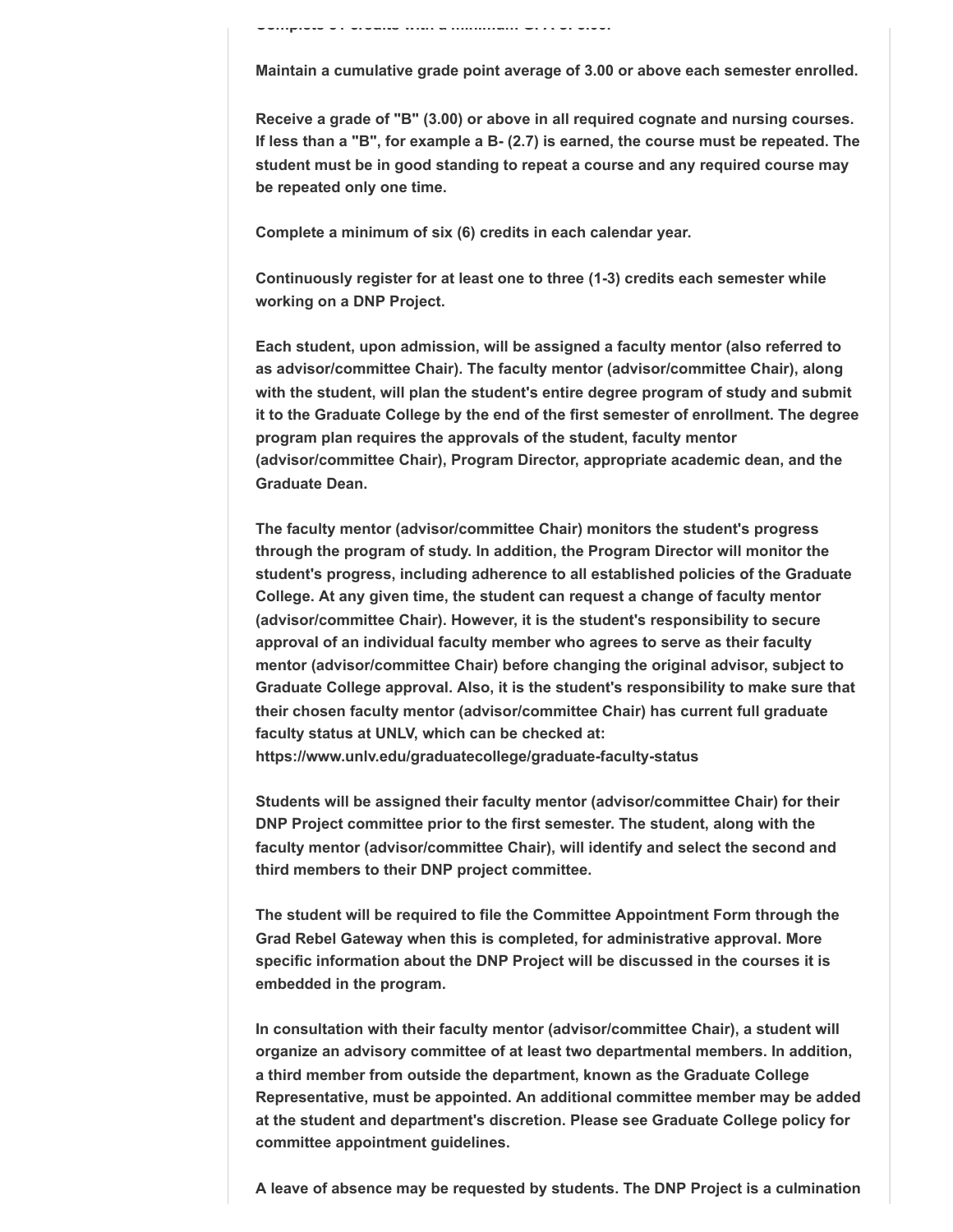**project based on guidelines from the American Association of Colleges of Nursing (AACN) DNP Essentials. This is a project completed over at least three semesters in**

**the program.**

**Students in the DNP program are required to abide by the policies for UNLV School of Nursing. Students in the DNP program are also required to abide by the policies of the UNLV Graduate College.**

## **Graduation Requirements**

**See Plan Graduation Requirements below.**

# **Subplan 2 Requirements: BSN to DNP Family Nurse Practitioner (ON HOLD)**

**Total Credits Required: 68**

**View Plan Disclaimer. (implementation note: add link)**

## **Course Requirements**

## **Required Courses – Credits: 59**

**Complete 59 credits by completing each of the following courses.**

| <b>NURS 701 Diagnostic Reasoning and Clinical</b><br><b>Decision Making for the APRN</b>  | $\mathbf{2}$ |
|-------------------------------------------------------------------------------------------|--------------|
| <b>NURS 703 Advanced Health Assessment</b>                                                | 3            |
| <b>NURS 704 Advanced Pathophysiology and</b><br><b>Genetics I</b>                         | 3            |
| <b>NURS 706 Nursing Theory and Research</b>                                               | 3            |
| <b>NURS 708 Analysis and Economics of</b><br><b>Healthcare Systems and Delivery</b>       | 3            |
| <b>NURS 711 Informatics and Quality</b><br><b>Improvement</b>                             | 3            |
| <b>NURS 712 Strategies for Management of</b><br><b>Healthcare Systems and Performance</b> | 3            |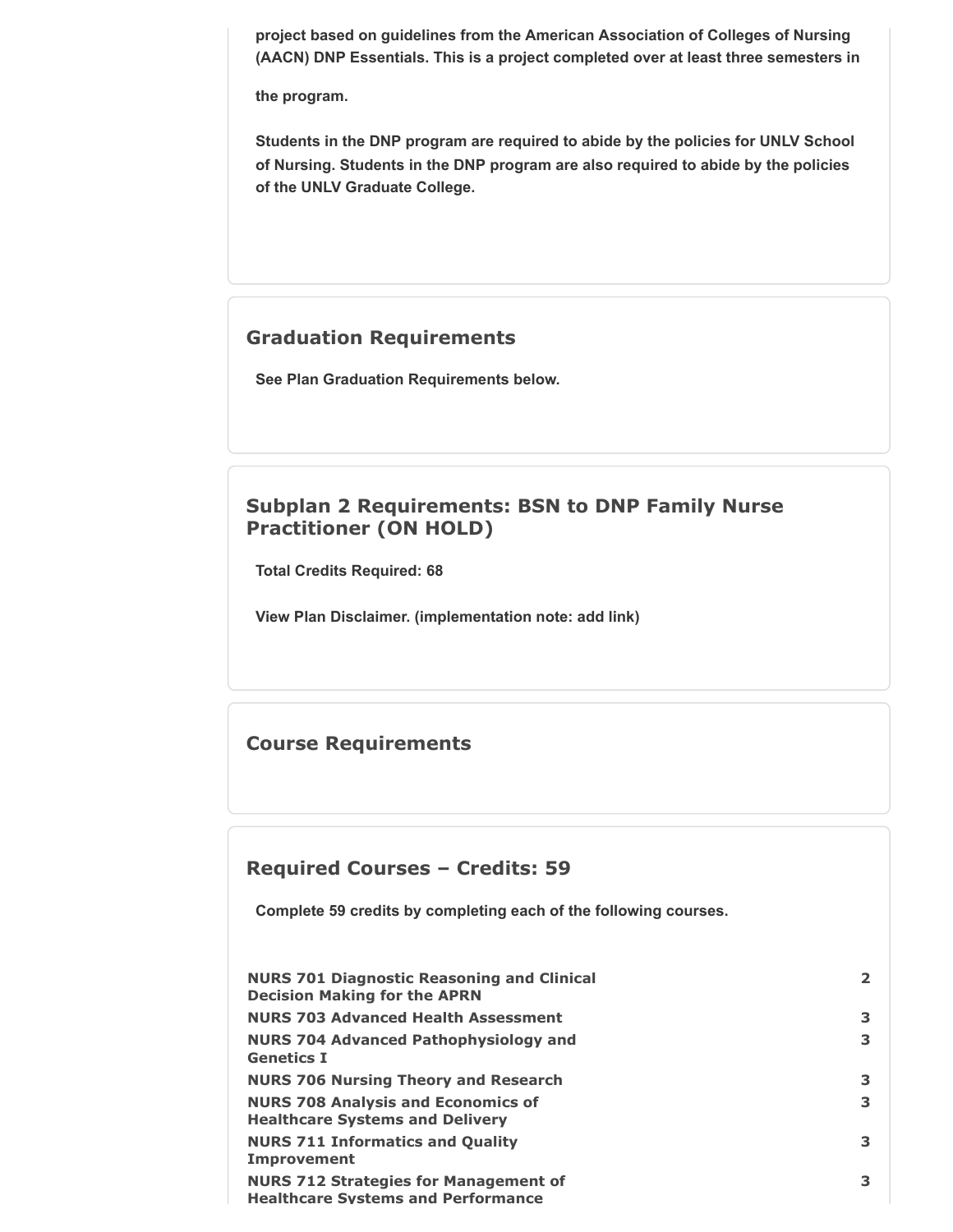| the process of the contract of the contract of the                                            |                |
|-----------------------------------------------------------------------------------------------|----------------|
| <b>Improvement</b>                                                                            |                |
| <b>NURS 714 Family Theory and Health Promotion</b>                                            | $\overline{2}$ |
| <b>NURS 715 Business Management for Nurse</b><br><b>Practitioners</b>                         | $\overline{2}$ |
| <b>NURS 716 Population Health: Analysis and</b><br><b>Evaluation</b>                          | 3              |
| <b>NURS 719R Health &amp; Public Policy for Advanced</b><br><b>Practice of Nursing</b>        | 3              |
| <b>NURS 729R Translational Evidence for</b><br><b>Healthcare Systems</b>                      | 4              |
| <b>NURS 730 Advanced Pharmacology and</b><br><b>Genetics II</b>                               | 3              |
| <b>NURS 740R FNP Adult and Women's Health</b>                                                 | 6              |
| <b>NURS 750R FNP Children and OB</b>                                                          | 6              |
| <b>NURS 760R FNP Geriatric and Chronic Illness</b>                                            | $(6-8)$        |
| <b>NURS 767 Collaboration, Communication &amp;</b><br><b>Negotiation for the Nurse Leader</b> | 2              |
| <b>NURS 768 DNP Forum &amp; Role Transformation</b>                                           | 2              |

#### **DNP Project – Credits: 9**

**Complete 9 credits of NURS 788 by completing 3 credits per term, over the course of 3 terms.**

#### **NURS 788 DNP Project 1-3**

**[After] Students who wish to step out of the DNP program and receive a master's degree will be required to complete NURS 761, Clinicial Synthesis, and some courses identified above as required.**

## **Degree Requirements**

**Complete 68 credits with a minimum Grade Point Average (GPA) of 3.00.**

**Maintain a cumulative grade point average of 3.00 or above each semester enrolled.**

**Receive a grade of "B" (3.00) or above in all required cognate and nursing courses. If less than a "B", for example a B- (2.7) is earned, the course must be repeated. The student must be in good standing to repeat a course and any required course may be repeated only one time.**

**Complete a minimum of six (6) credits in each calendar year.**

**Each student, upon admission, will be assigned an advisor. The advisor (and later the Advisory Committee including the chair of the Advisory committee if in place) will plan the student's entire degree program of study and submit it to the Graduate College by the end of the second semester of enrollment. The degree program requires the approvals of the student advisor Program Director appropriate**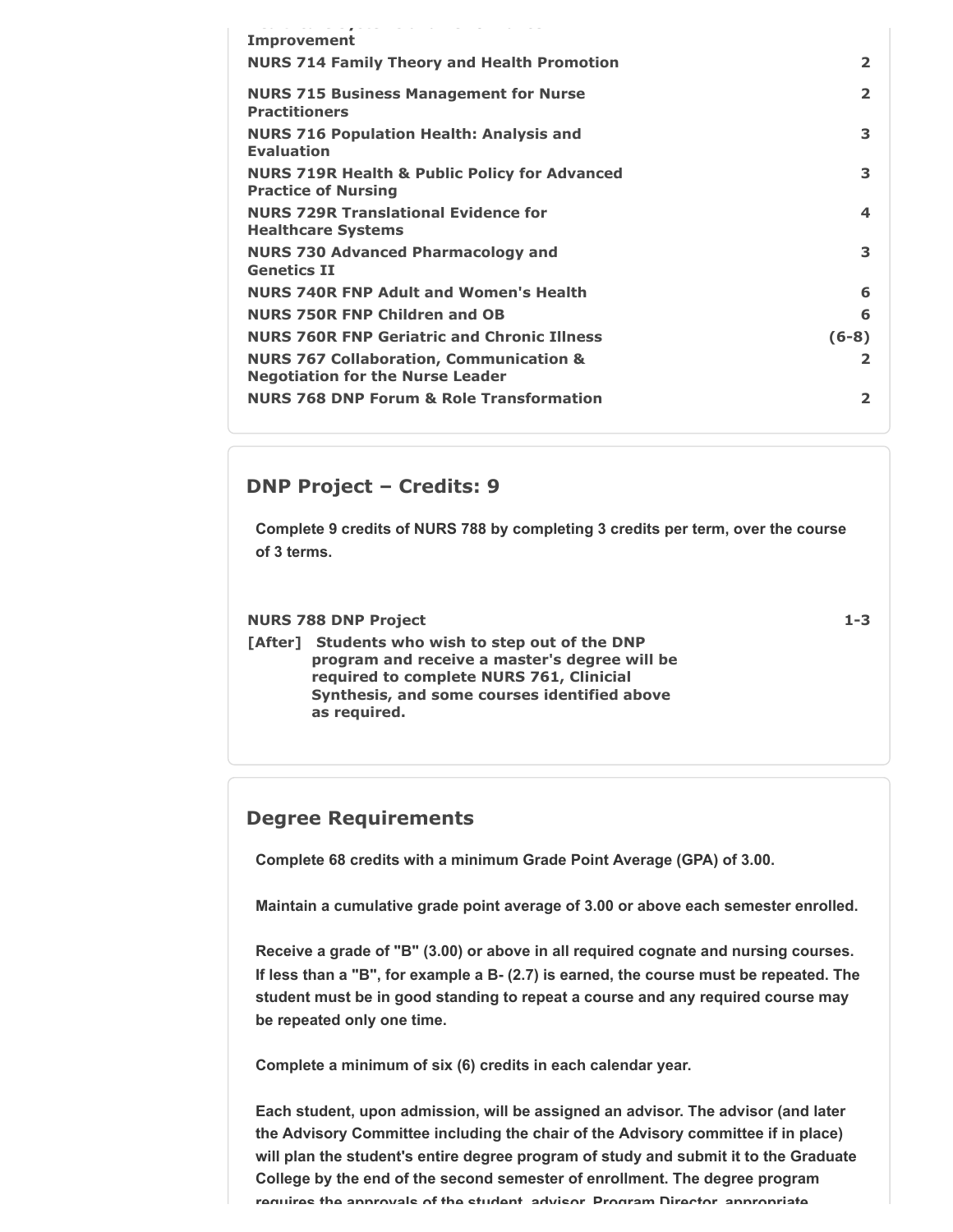**requires the approvals of the student, advisor, Program Director, appropriate academic dean, and the Graduate Dean.**

**The Advisor monitors the student's progress through the program of study. In addition, the Program Director will monitor the student's progress, including adherence to all established policies of the Graduate College. At any given time, the student can request a change of advisor or chair of Advisory Committee. However, it is the student's responsibility to secure approval of an individual faculty member who agrees to serve as their advisor before changing the original advisor, subject to Graduate College approval. Also, it is the student's responsibility to make sure that their chosen advisor or chair has current full graduate faculty status at UNLV, which can be checked at: https://www.unlv.edu/graduatecollege/graduate-facultystatus** 

**Students will select a chair for their DNP Project committee in the first semester and be required to file the Committee Appointment Form with the Program Director when this is completed. More specific information about the DNP Project will be discussed in the courses it is embedded in the program.**

**In consultation with their advisor, a student will organize an advisory committee of at least two departmental members. In addition, a third member from outside the department, known as the Graduate College Representative, must be appointed. An additional committee member may be added at the student and department's discretion. Please see Graduate College policy for committee appointment guidelines.**

**Continuously register for three (3) credits each semester while working on a DNP Project.**

**Once admitted to the DNP program, students will need to continue to take a minimum of 3 credits per semester for both fall and spring semesters to maintain their place in the program until graduation. A leave of absence may be requested by students.**

**The DNP Project is a culmination project based on guidelines from the American Association of Colleges of Nursing (AACN) DNP Essentials. This is a project completed over at least three semesters in the program.**

**Students in the DNP program are required to abide by the policies for UNLV School of Nursing. Students in the DNP program are also required to abide by the policies of the UNLV Graduate College.**

#### **Graduation Requirements**

**See Plan Graduation Requirements below.**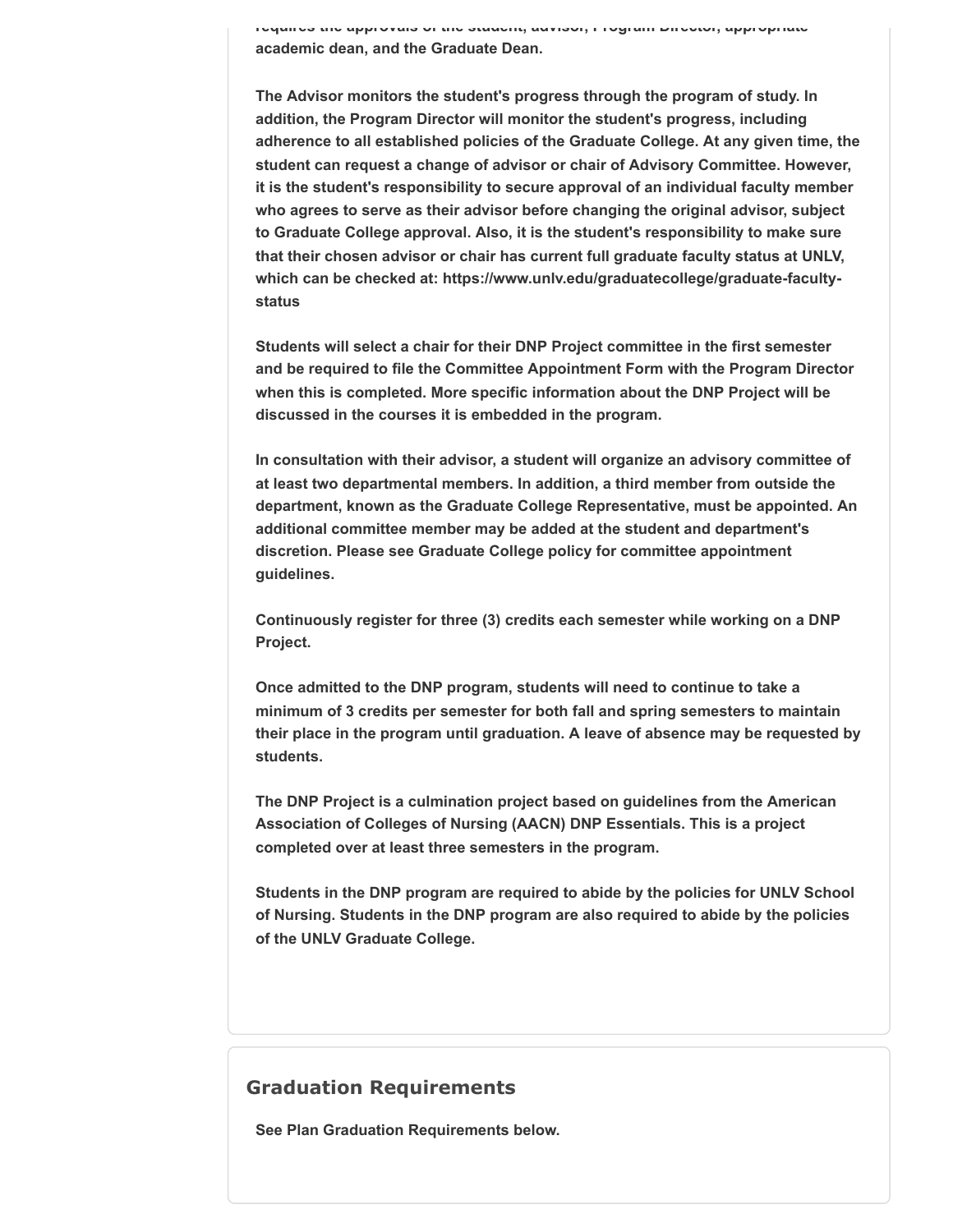## **Subplan 3 Requirements: Post-Master's Nurse Executive**

**Total Credits Required: 32**

**View Plan Disclaimer. (implementation note: add link)**

## **Course Requirements**

## **Required Courses – Credits: 23**

**Complete 20 credits of the following courses, and an additional 3 credits of an advisor-approved elective course.**

| <b>NURS 718 Organizational Management for the</b><br><b>Advanced Practice Nurse</b>           | 3              |
|-----------------------------------------------------------------------------------------------|----------------|
| <b>NURS 726 Healthcare Issues And The Law</b>                                                 | $\overline{2}$ |
| <b>NURS 729R Translational Evidence for</b><br><b>Healthcare Systems</b>                      | 4              |
| <b>NURS 735 Healthcare Outcomes Management</b>                                                | 2              |
| <b>NURS 737 Leadership in Organizations and</b><br><b>Systems</b>                             | $\overline{2}$ |
| <b>NURS 738 Financial Theory and Budget</b><br><b>Management in the Healthcare Setting</b>    | 3              |
| <b>NURS 767 Collaboration, Communication &amp;</b><br><b>Negotiation for the Nurse Leader</b> | $\overline{2}$ |
| <b>NURS 768 DNP Forum &amp; Role Transformation</b>                                           | 2              |

## **DNP Project – Credits: 9**

**Complete 9 credits of NURS 788 by completing 1-3 credits per term, over the course of the program.**

**NURS 788 DNP Project 1-3**

## **Degree Requirements**

**Complete 32 credits with a minimum GPA of 3 00**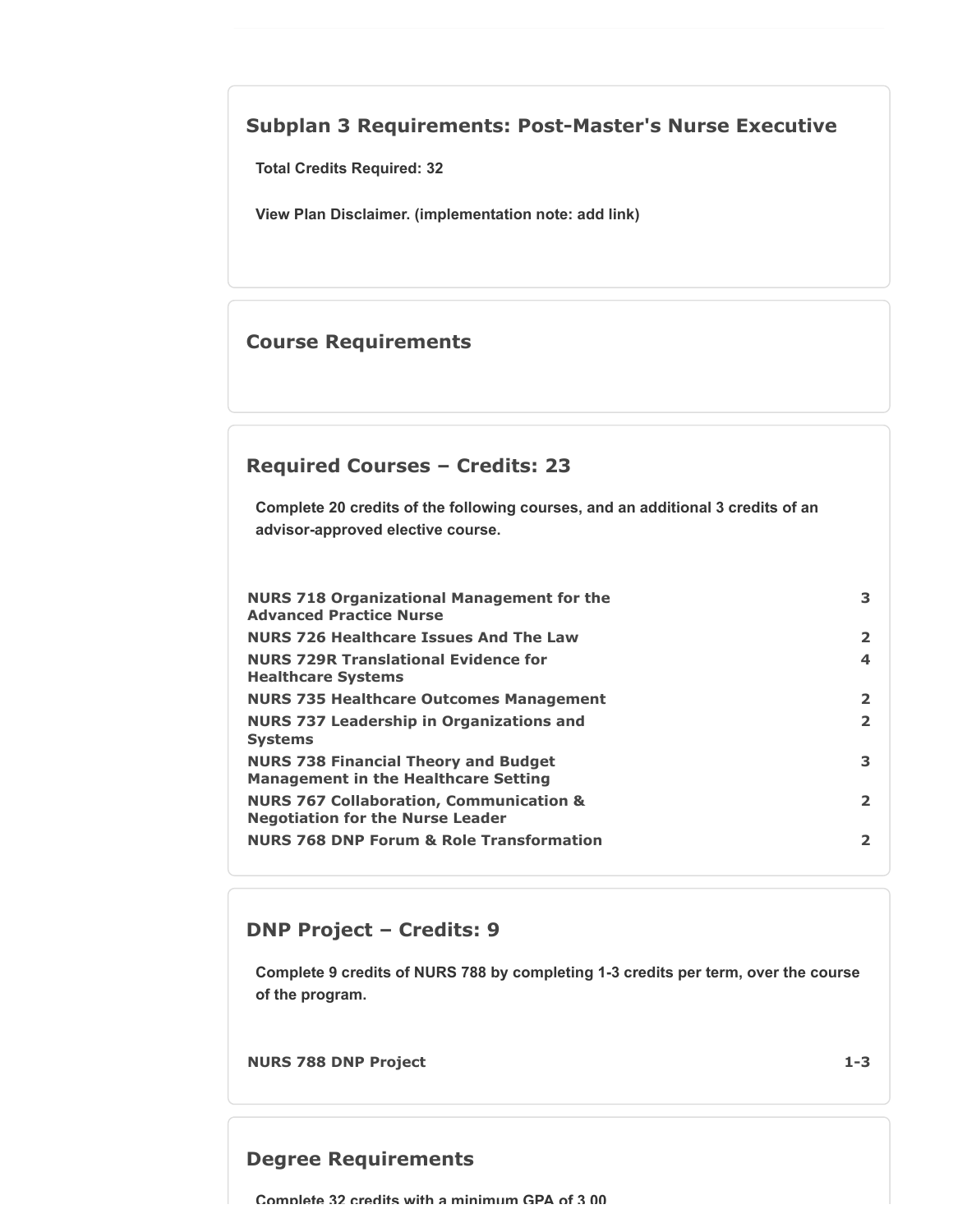**Complete 32 credits with a minimum GPA of 3.00.**

**Maintain a cumulative grade point average of 3.00 or above each semester enrolled.**

**Receive a grade of "B" (3.00) or above in all required cognate and nursing courses. If less than a "B", for example a B- (2.7) is earned, the course must be repeated. The student must be in good standing to repeat a course and any required course may be repeated only one time.**

**Complete a minimum of six (6) credits in each calendar year.**

**Continuously register for at least one to three (1-3) credits each semester while working on a DNP Project.**

**Each student, upon admission, will be assigned a faculty mentor (also referred to as advisor/committee Chair). The faculty mentor (advisor/committee Chair), along with the student, will plan the student's entire degree program of study and submit it to the Graduate College by the end of the first semester of enrollment. The degree program plan requires the approvals of the student, faculty mentor (advisor/committee Chair), Program Director, appropriate academic dean, and the Graduate Dean.**

**The faculty mentor (advisor/committee Chair) monitors the student's progress through the program of study. In addition, the Program Director will monitor the student's progress, including adherence to all established policies of the Graduate College. At any given time, the student can request a change of faculty mentor (advisor/committee Chair). However, it is the student's responsibility to secure approval of an individual faculty member who agrees to serve as their faculty mentor (advisor/committee Chair) before changing the original advisor, subject to Graduate College approval. Also, it is the student's responsibility to make sure that their chosen faculty mentor (advisor/committee Chair) has current full graduate faculty status at UNLV, which can be checked at: https://www.unlv.edu/graduatecollege/graduate-faculty-status** 

**Students will be assigned their faculty mentor (advisor/committee Chair) for their DNP Project committee prior to the first semester. The student, along with the faculty mentor (advisor/committee Chair), will identify and select the second and third members to their DNP project committee.**

**The student will be required to file the Committee Appointment Form through the Grad Rebel Gateway when this is completed, for administrative approval. More specific information about the DNP Project will be discussed in the courses it is embedded in the program.**

**In consultation with their faculty mentor (advisor/committee Chair), a student will organize an advisory committee of at least two departmental members. In addition, a third member from outside the department, known as the Graduate College Representative, must be appointed. An additional committee member may be added at the student and department's discretion. Please see Graduate College policy for committee appointment guidelines.**

**A leave of absence may be requested by students. The DNP Project is a culmination**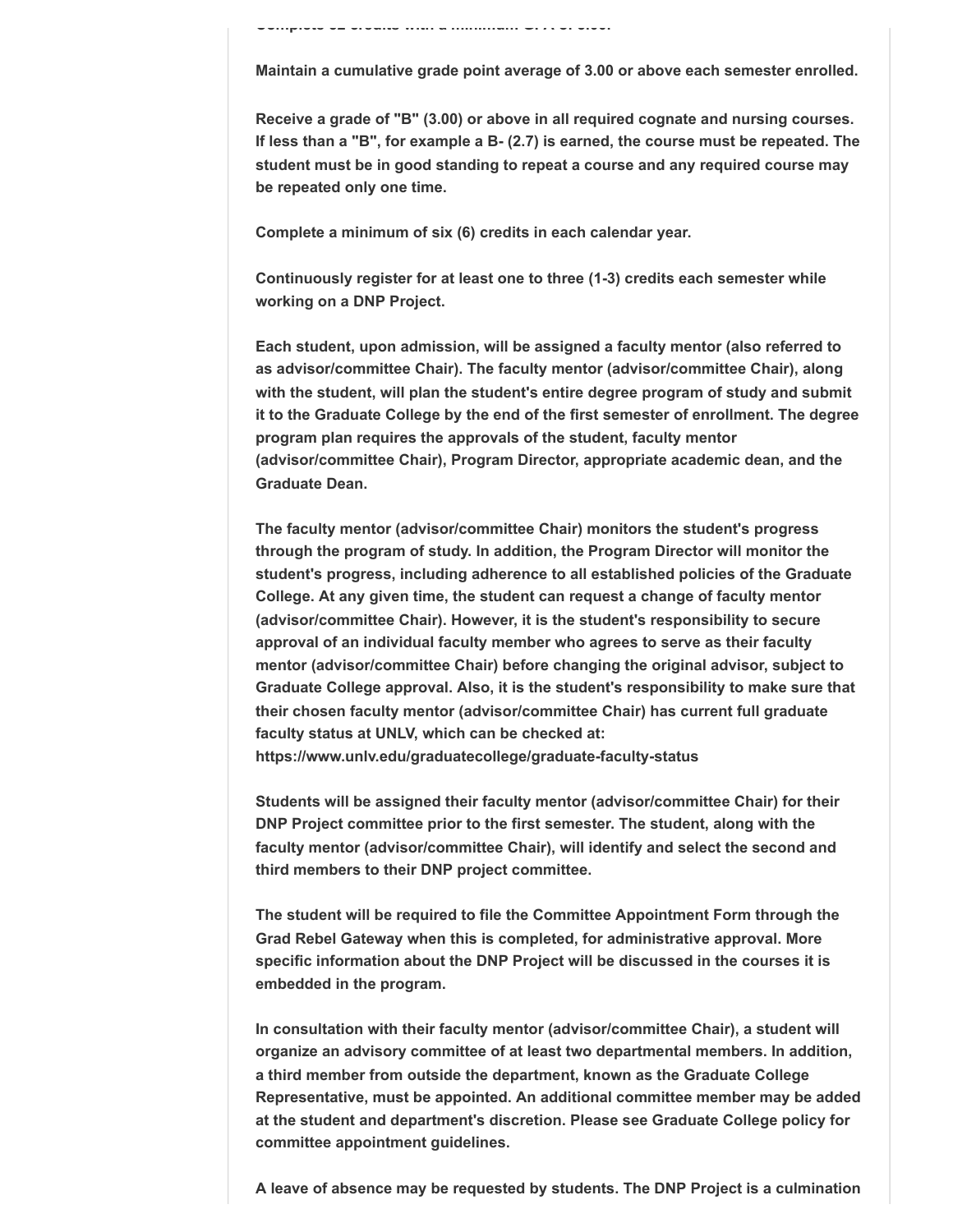**project based on guidelines from the American Association of Colleges of Nursing (AACN) DNP Essentials. This is a project completed over at least three semesters in**

**the program.**

**Students in the DNP program are required to abide by the policies for UNLV School of Nursing. Students in the DNP program are also required to abide by the policies of the UNLV Graduate College.**

## **Graduation Requirements**

**See Plan Graduation Requirements below.**

# **Subplan 4 Requirements: BSN to DNP Nurse Executive (ON HOLD)**

**Total Credits Required: 60**

**View Plan Disclaimer. (implementation note: add link)**

## **Course Requirements**

## **Required Courses – Credits: 51**

**Complete 51 credits by completing each of the following courses.**

| <b>NURS 706 Nursing Theory and Research</b>                                                                     | 3 |
|-----------------------------------------------------------------------------------------------------------------|---|
| <b>NURS 708 Analysis and Economics of</b><br><b>Healthcare Systems and Delivery</b>                             | 3 |
| <b>NURS 711 Informatics and Quality</b><br><b>Improvement</b>                                                   | 3 |
| <b>NURS 712 Strategies for Management of</b><br><b>Healthcare Systems and Performance</b><br><b>Improvement</b> | 3 |
| <b>NURS 716 Population Health: Analysis and</b><br><b>Evaluation</b>                                            | 3 |
| <b>NURS 718 Organizational Management for the</b><br><b>Advanced Practice Nurse</b>                             | 3 |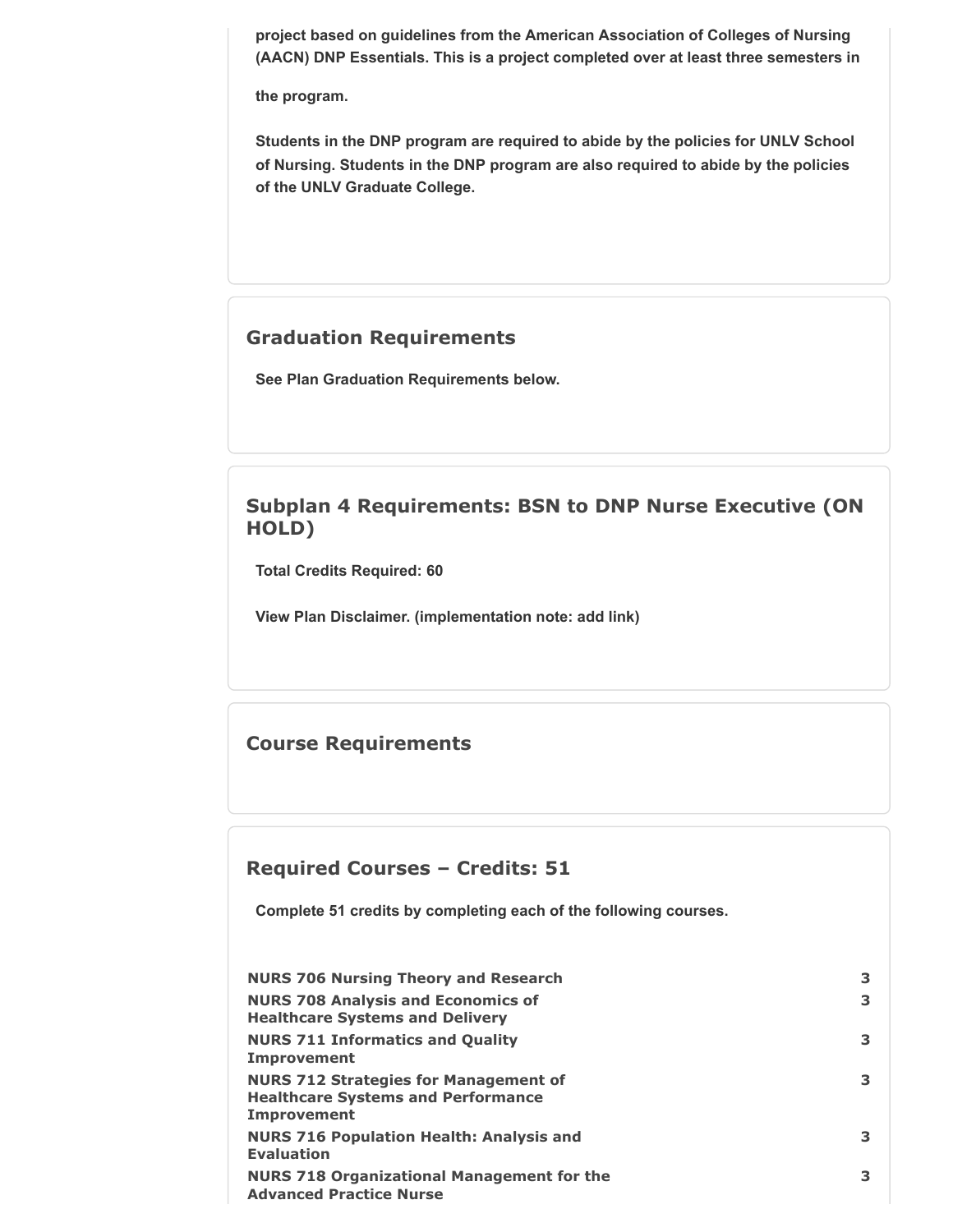| <b>NURS 719R Health &amp; Public Policy for Advanced</b><br><b>Practice of Nursing</b>        | 3              |
|-----------------------------------------------------------------------------------------------|----------------|
| <b>NURS 726 Healthcare Issues And The Law</b>                                                 | $\overline{2}$ |
| <b>NURS 729R Translational Evidence for</b><br><b>Healthcare Systems</b>                      | 4              |
| <b>NURS 735 Healthcare Outcomes Management</b>                                                | $\overline{2}$ |
| <b>NURS 736 Innovations in Communication:</b><br><b>Scholarly Writing</b>                     | 1              |
| <b>NURS 737 Leadership in Organizations and</b><br><b>Systems</b>                             | $\overline{2}$ |
| <b>NURS 738 Financial Theory and Budget</b><br><b>Management in the Healthcare Setting</b>    | 3              |
| <b>NURS 754 NE Practicum I: Organizations as</b><br><b>Complex Systems</b>                    | 3              |
| <b>NURS 756 NE Practicum II: Organizational</b><br><b>Transformation</b>                      | 3              |
| <b>NURS 757 NE Practicum III: Executive</b><br>Leadership                                     | 3              |
| <b>NURS 767 Collaboration, Communication &amp;</b><br><b>Negotiation for the Nurse Leader</b> | $\overline{2}$ |
| <b>NURS 768 DNP Forum &amp; Role Transformation</b>                                           | $\overline{2}$ |
| <b>NURS 772 The Nurse as Leader</b>                                                           | 3              |

## **DNP Project – Credits: 9**

**Complete 9 credits of NURS 788 by completing 3 credits per term, over the course of 3 terms.**

**NURS 788 DNP Project 1-3**

## **Degree Requirements**

**Complete 60 credits with a minimum Grade Point Average (GPA) of 3.00.**

**Maintain a cumulative GPA of 3.00 or above each semester enrolled.**

**Receive a grade of "B" (3.00) or above in all required cognate and nursing courses. If less than a "B", for example a B- (2.7) is earned, the course must be repeated. The student must be in good standing to repeat a course and any required course may be repeated only one time.**

**Complete a minimum of six (6) credits in each calendar year.**

**Each student, upon admission, will be assigned an advisor. The advisor (and later the Advisory Committee including the chair of the Advisory committee, if in place) will plan the student's entire degree program of study and submit it to the Graduate College by the end of the second semester of enrollment. The degree program requires the approvals of the student, advisor, Program Director, appropriate academic dean and the Graduate Dean**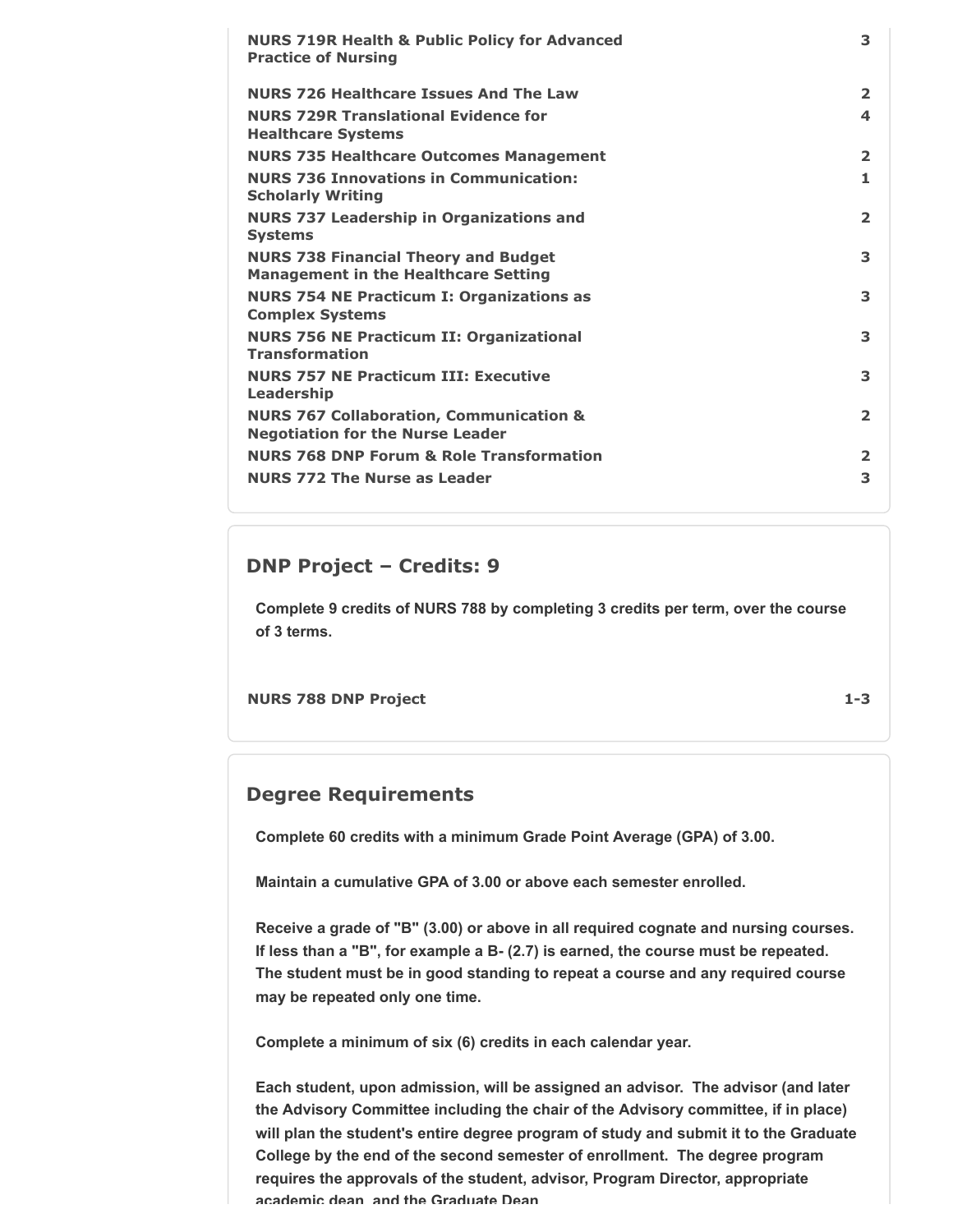**academic dean, and the Graduate Dean.**

**The Advisor monitors the student's progress through the program of study. In addition, the Program Director will monitor the student's progress, including adherence to all established policies of the Graduate College. At any given time, the student can request a change of advisor or chair of Advisory Committee. However, it is the student's responsibility to secure approval of an individual faculty member who agrees to serve as their advisor before changing the original advisor, subject to Graduate College approval. Also, it is the student's responsibility to make sure that their chosen advisor or chair has current full graduate faculty status at UNLV, which can be checked at: https://www.unlv.edu/graduatecollege/graduatefaculty-status** 

**Students will select a chair for their DNP Project committee in the first semester and be required to file the Committee Appointment Form with the Program Director when this is completed. More specific information about the DNP Project will be discussed in the courses it is embedded in the program.**

**In consultation with their advisor, a student will organize an advisory committee of at least two departmental members. In addition, a third member from outside the department, known as the graduate College Representative, must be appointed. An additional committee member may be added at the student and department's discretion. Please see Graduate College policy for committee appointment guidelines.**

**Continuously register for three credits each semester while working on a DNP Project.**

**Once admitted, students will need to continue to take a minimum of 3 credits per semester for both fall and spring semesters to maintain their place in the program until graduation. A leave of absence may be requested by students.**

**The DNP Project is a culmination project based on guidelines from the American Association of Colleges of Nursing (AACN) DNP essentials. This is a project completed over at least 3 semesters in the program.**

**Students in the DNP program are required to abide by the policies for UNLV School of Nursing and are also required to abide by the policies of the UNLV Graduate College.**

## **Graduation Requirements**

**See Plan Graduation Requirements below.**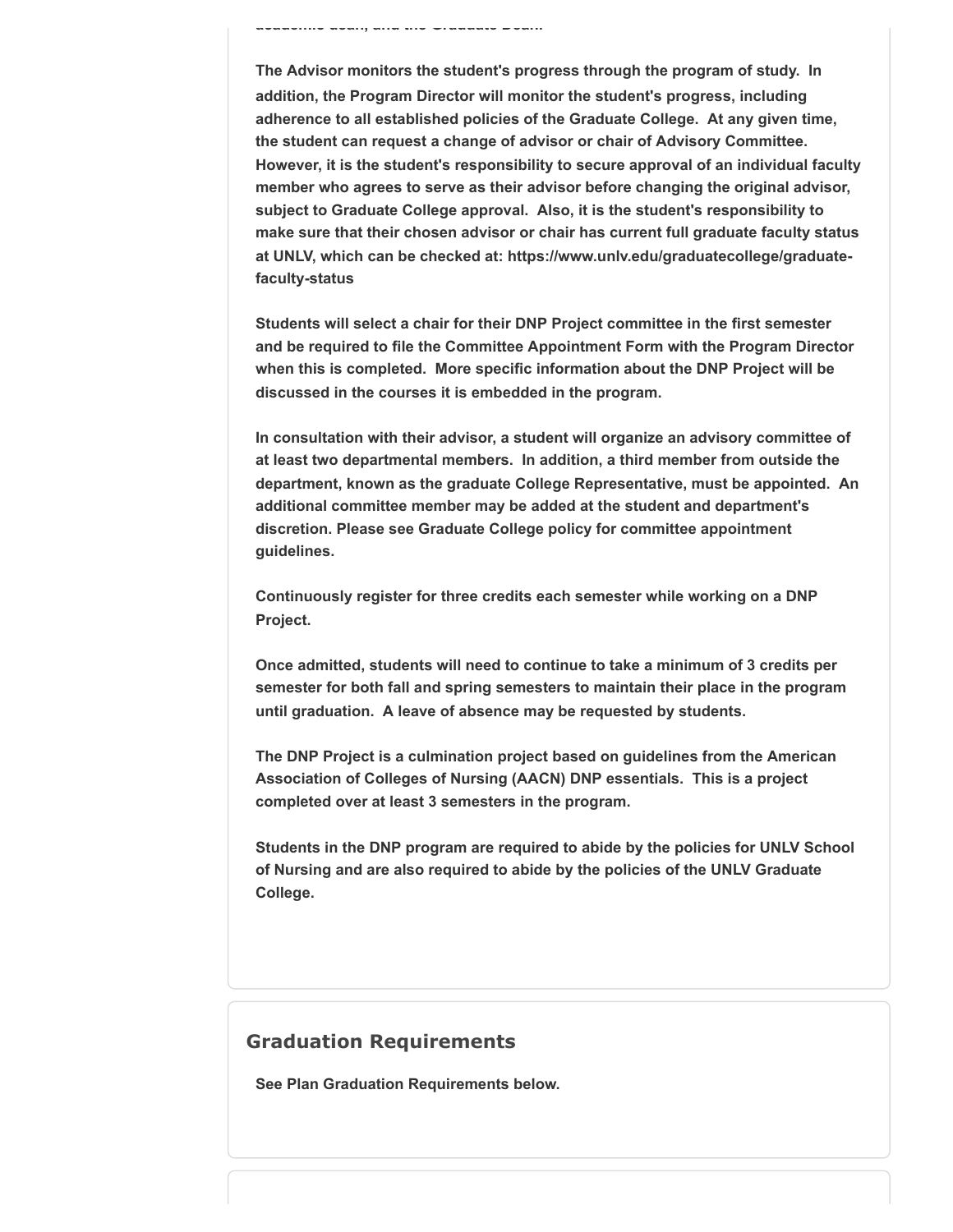## **Subplan 5 Requirements: BSN to DNP Psychiatric Mental Health Nurse Practitioner (ON HOLD)**

**Total Credits Required: 65**

**View Plan Disclaimer. (implementation note: add link)**

## **Course Requirements**

## **Required Courses – Credits: 56**

**Complete 56 credits by completing each of the following courses.**

| <b>NURS 701 Diagnostic Reasoning and Clinical</b><br><b>Decision Making for the APRN</b>                        | $\overline{\mathbf{2}}$ |
|-----------------------------------------------------------------------------------------------------------------|-------------------------|
| <b>NURS 703 Advanced Health Assessment</b>                                                                      | 3                       |
| <b>NURS 704 Advanced Pathophysiology and</b><br><b>Genetics I</b>                                               | 3                       |
| <b>NURS 706 Nursing Theory and Research</b>                                                                     | 3                       |
| <b>NURS 708 Analysis and Economics of</b><br><b>Healthcare Systems and Delivery</b>                             | 3                       |
| <b>NURS 711 Informatics and Quality</b><br><b>Improvement</b>                                                   | 3                       |
| <b>NURS 712 Strategies for Management of</b><br><b>Healthcare Systems and Performance</b><br><b>Improvement</b> | 3                       |
| <b>NURS 714 Family Theory and Health Promotion</b>                                                              | $\overline{2}$          |
| <b>NURS 715 Business Management for Nurse</b><br><b>Practitioners</b>                                           | $\overline{2}$          |
| <b>NURS 716 Population Health: Analysis and</b><br><b>Evaluation</b>                                            | 3                       |
| <b>NURS 719R Health &amp; Public Policy for Advanced</b><br><b>Practice of Nursing</b>                          | 3                       |
| <b>NURS 729R Translational Evidence for</b><br><b>Healthcare Systems</b>                                        | 4                       |
| <b>NURS 730 Advanced Pharmacology and</b><br><b>Genetics II</b>                                                 | 3                       |
| <b>NURS 767 Collaboration, Communication &amp;</b><br><b>Negotiation for the Nurse Leader</b>                   | $\overline{2}$          |
| <b>NURS 768 DNP Forum &amp; Role Transformation</b>                                                             | $\overline{2}$          |
| <b>NURS 794 Psychiatric Mental Health Nurse</b><br><b>Practitioner I</b>                                        | 6                       |
| <b>NURS 796 Psychopharmacology Across the</b><br><b>Lifespan</b>                                                | 3                       |
| <b>NURS 799 Psychiatric Mental Health Nurse</b><br><b>Practitioner III</b>                                      | 6                       |
|                                                                                                                 |                         |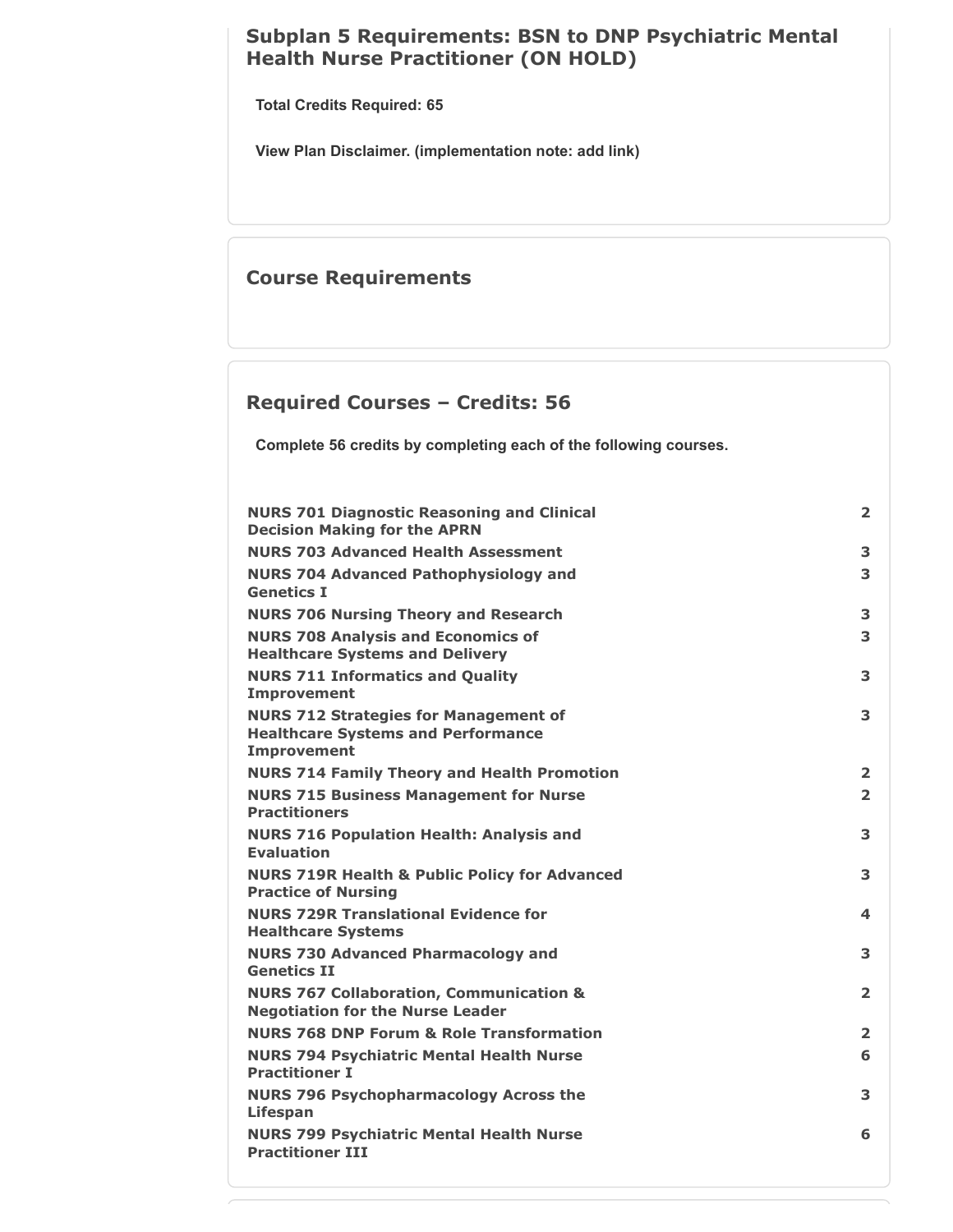#### **DNP Project – Credits: 9**

**Complete 9 credits of NURS 788 by completing 3 credits per term, over the course of 3 terms. Students who wish to step out of the DNP program and receive a master's degree will be required to complete NURS 761. Clinical Synthesis and some courses identified above as required will not be completed.**

**NURS 788 DNP Project 1-3**

#### **Degree Requirements**

**Complete 65 credits with a minimum Grade Point Average (GPA) of 3. 00.**

**Maintain a cumulative grade point average of 3. 00 or above each semester enrolled.**

**Receive a grade of "B" (3. 00) or above in all required cognate and nursing courses. If less than a "B", for example a B- (2. 7) is earned, the course must be repeated. The student must be in good standing to repeat a course and any required course may be repeated only one time.**

**Complete a minimum of six (6) credits in each calendar year.**

**Each student, upon admission, will be assigned an advisor. The advisor (and later the Advisory Committee including the chair of the Advisory committee if in place) will plan the student's entire degree program of study and submit it to the Graduate College by the end of the second semester of enrollment. The degree program requires the approvals of the student, advisor, and the DNP Coordinator, the appropriate academic dean, and the Graduate Dean.**

**The Advisor monitors the student's progress through the program of study. In addition, the DNP Coordinator will monitor the student's progress, including adherence to all established policies of the Graduate College. At any given time, the student can request a change of advisor or chair of Advisory Committee. However, it is the student's responsibility to secure approval of an individual faculty member who agrees to serve as their advisor before changing the original advisor, subject to Graduate College approval. Also, it is the student's responsibility to make sure that their chosen advisor or chair has current graduate faculty status at UNLV, which can be checked at: https://www.unlv.edu/graduatecollege/graduate-facultystatus** 

**Students will select a chair for their DNP Project committee in the first semester and be required to file the Committee Appointment Form with the DNP coordinator when this is completed. More specific information about the DNP Project will be discussed in the courses it is embedded in the program.**

**In consultation with their advisor, a student will organize an advisory committee of at least two departmental members. In addition, a third member from outside the**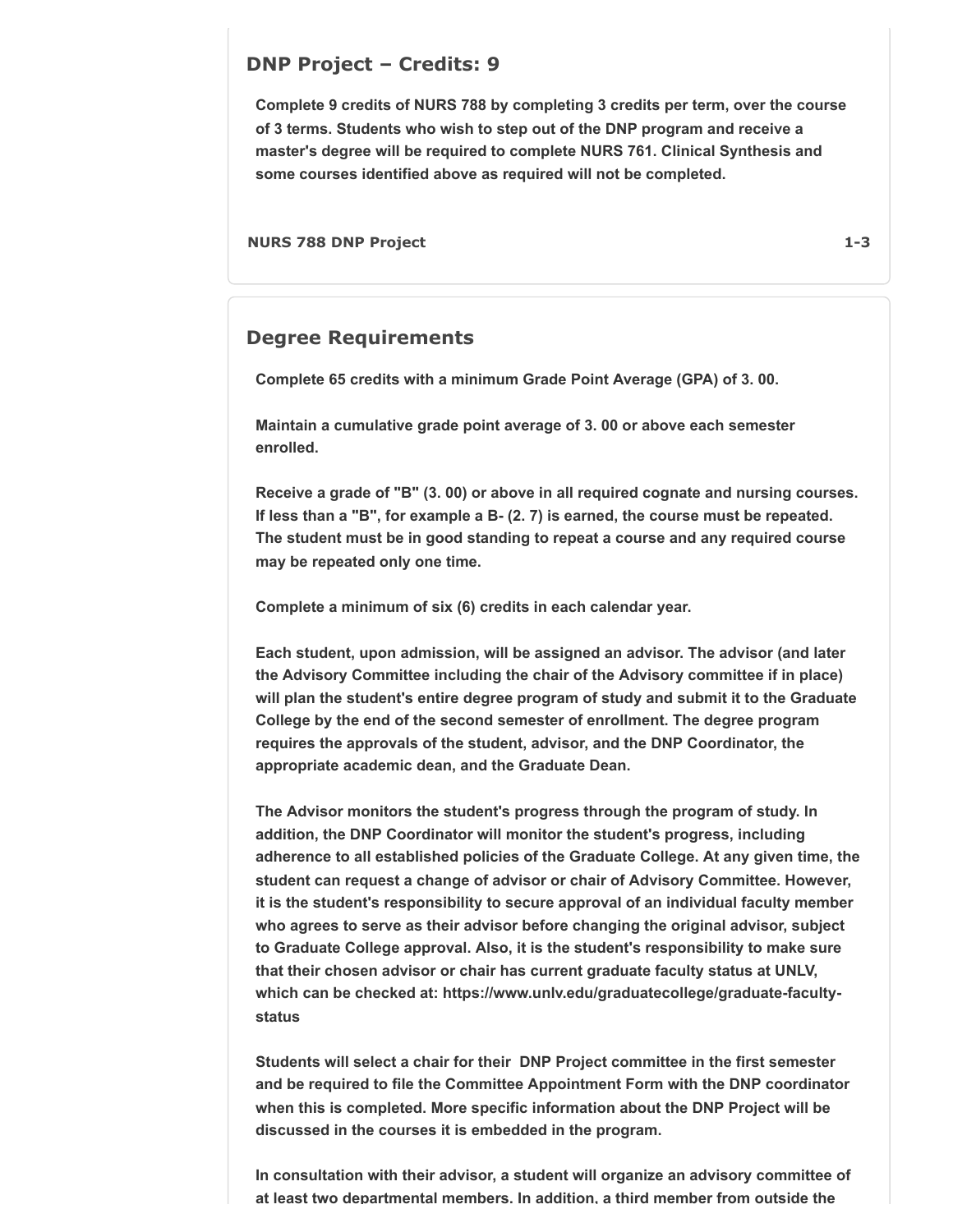**department, known as the Graduate College Representative, must be appointed. An additional committee member may be added at the student and department's discretion. Please see Graduate College policy for committee appointment guidelines.**

**at east t o depa t e ta e be s add t o , a t d e be o outs de t e**

**Continuously register for three (3) credits each semester while working on a DNP Project.**

**Once admitted to the DNP program, students will need to continue to take a minimum of 3 credits per semester for both fall and spring semesters to maintain their place in the program until graduation. A leave of absence may be requested by students.**

**The DNP Project is a culmination project based on guidelines from the American Association of Colleges of Nursing (AACN) DNP Essentials. This is a project completed over three semesters in the program.**

**Students in the DNP program are required to abide by the policies for UNLV School of Nursing. Students in the DNP program are also required to abide by the policies of the UNLV Graduate College.**

## **Graduation Requirements**

**See Plan Graduation Requirements below.**

#### **Subplan 6 Requirements: BSN to DNP Certified Registered Nurse Anesthetists**

**Total Credits Required: 95**

**View Plan Disclaimer. (implementation note: add link)**

## **Course Requirements**

**Core Courses - Credits: 15**

**Complete 15 credits by completing the following courses.**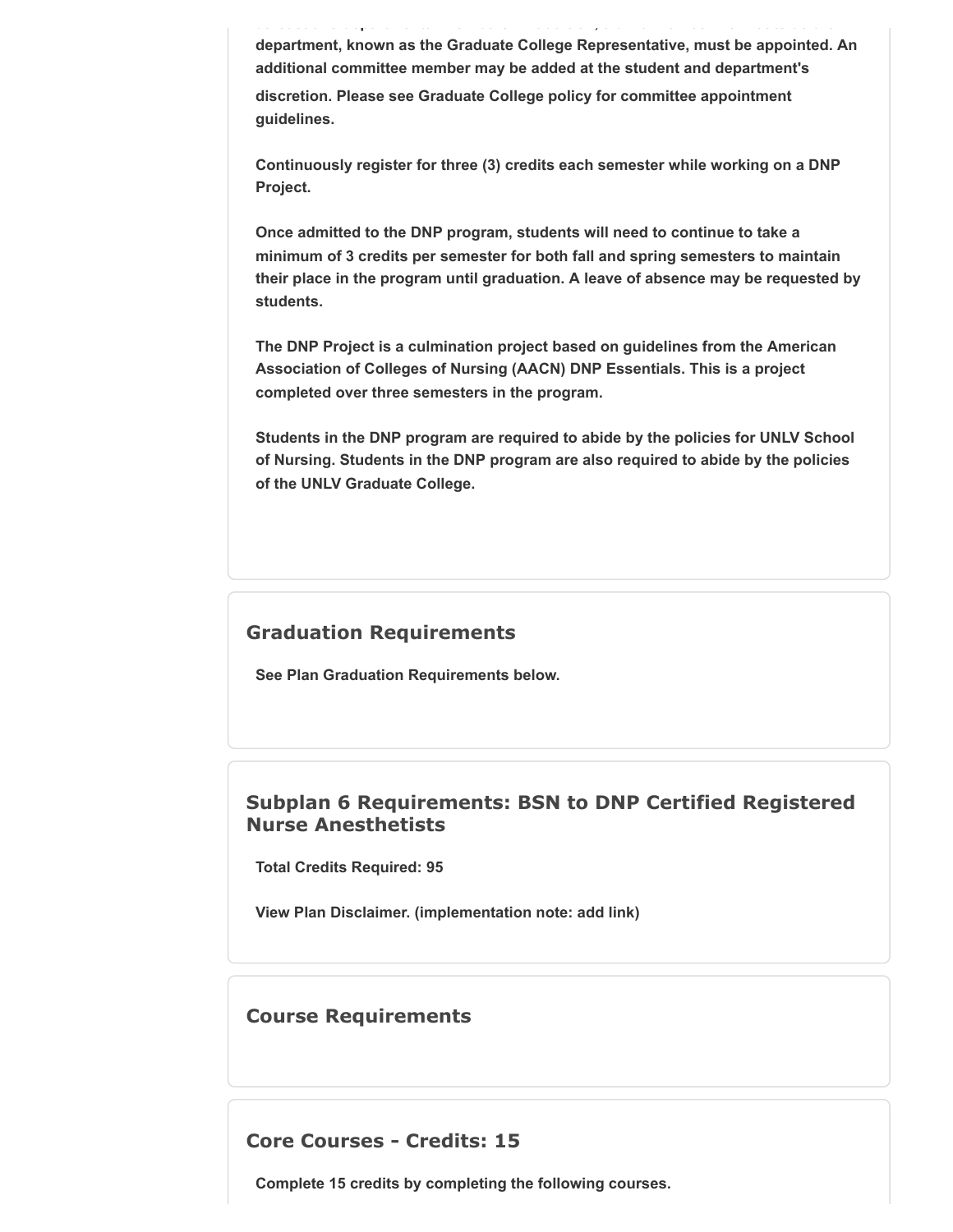| [Before]NURS - 689 - Informatics and Technology for<br>the CRNA                               |   |
|-----------------------------------------------------------------------------------------------|---|
| [Before]NURS - 691 - Epidemiology and Biostats for<br><b>Population Health and Anesthesia</b> |   |
| <b>NURS 729R Translational Evidence for</b><br><b>Healthcare Systems</b>                      | 4 |
| [After] NURS - 801 - Professional Aspects of CRNA<br><b>Practice</b>                          |   |
| [After] NURS - 802 - A Systems Approach to Quality<br>and Safety                              |   |

## **CRNA/DNP Science Core – Credits: 18**

**Complete 18 credits by completing the following courses.**

| <b>NURS 703 Advanced Health Assessment</b>                         | 3. |
|--------------------------------------------------------------------|----|
| <b>NURS 704 Advanced Pathophysiology and</b><br>Genetics I         | 3  |
| <b>NURS 730 Advanced Pharmacology and</b><br>Genetics II           | 3  |
| [After] NURS - 687 - Advanced Anatomy & Physiology<br>for the CRNA | 3  |
| [After] NURS - 688 - Chemistry & Physics for CRNA                  | 3  |
| [After] NURS - 755 - Advanced Pharm for CNAs I                     | 3  |

# **Clinical Core - Credits: 57**

**Complete 57 credits by completing the following courses.**

| <b>NURS 701 Diagnostic Reasoning and Clinical</b><br><b>Decision Making for the APRN</b> | $\mathbf{2}$ |
|------------------------------------------------------------------------------------------|--------------|
| [After] NURS - 804 - Introduction to Anesthesia                                          | 5            |
| [After] NURS 805 - Basic Principles and Techniques of<br>Anesthesia, 7 credits           |              |
| [After] NURS 806 - Advanced Anesthesia I                                                 | 8            |
| [After] NURS 807 - Advanced Anesthesia II                                                | 8            |
| [After] NURS 808 - Synthesis I                                                           | 7            |
| [After] NURS 809 - Synthesis II                                                          | 9            |
| [Before]NURS 810 - Comprehensive Anesthesia Review                                       | 11           |

## **DNP Project – Credits: 4**

**Students will take NURS 788 in three different semesters, and may take it a fourth time.**

**NURS 788 DNP Project 1-3**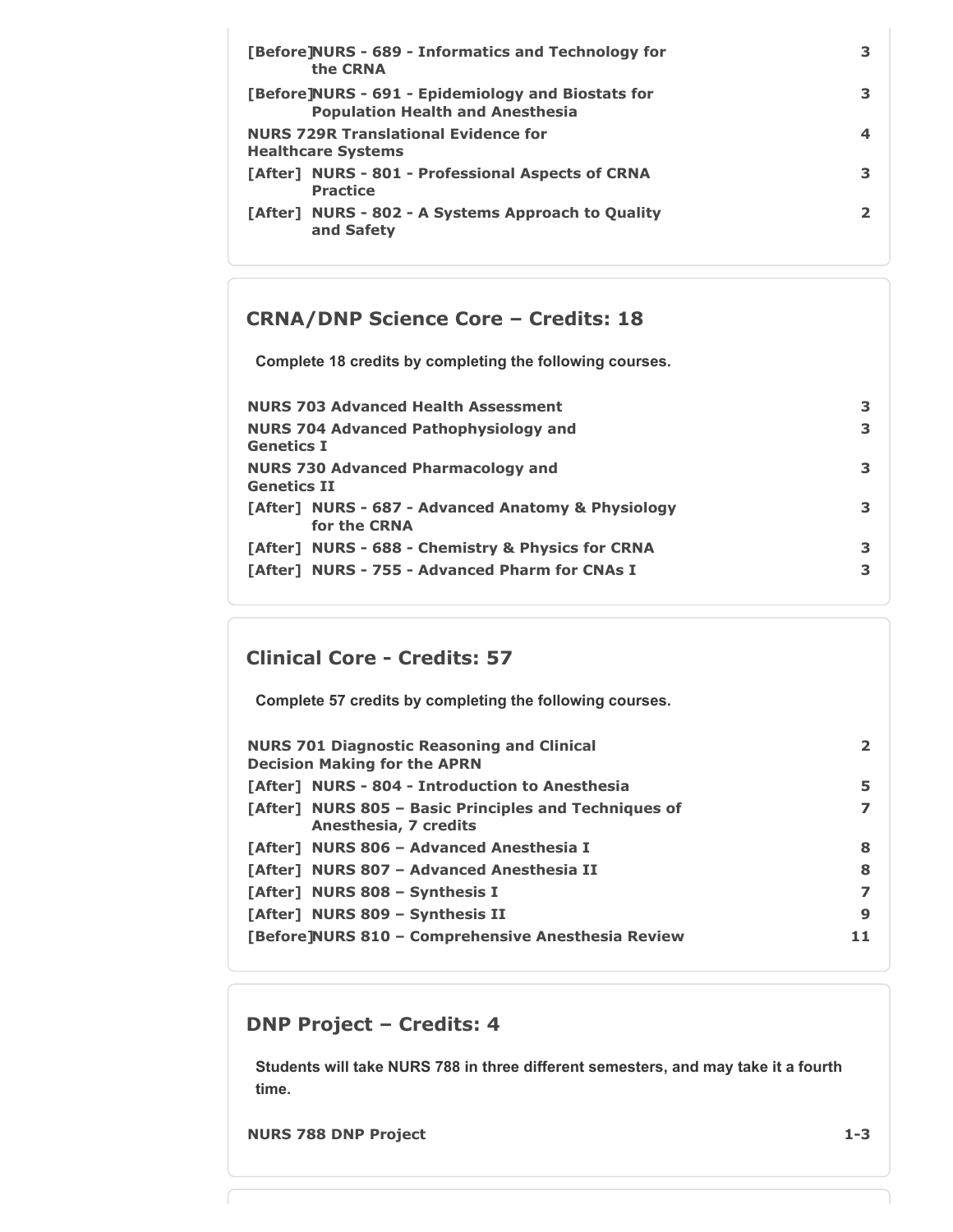### **DNP Project Dissemination - Credits: 1**

**NURS - 830 - Project Dissemination 1**

#### **Degree Requirements**

**Complete 94 credits with a minimum Grade Point Average (GPA) of 3.00.**

**Maintain a cumulative grade point average of 3. 00 or above each semester enrolled.**

**Receive a grade of "B" (3. 00) or above in all required cognate and nursing courses. If less than a "B", for example a B- (2.70) is earned, the course must be repeated. The student must be in good standing to repeat a course and any required course may be repeated only one time.**

**Complete a minimum of six (6) credits in each calendar year.**

**Each student, upon admission, will be assigned an advisor. The advisor (and later the Advisory Committee including the chair of the Advisory committee if in place) will plan the student's entire degree program of study and submit it to the Graduate College by the end of the second semester of enrollment. The degree program requires the approvals of the student, advisor, and the DNP Coordinator, the appropriate academic dean, and the Graduate Dean.**

**The Advisor monitors the student's progress through the program of study. In addition, the DNP Coordinator will monitor the student's progress, including adherence to all established policies of the Graduate College. At any given time, the student can request a change of advisor or chair of Advisory Committee. However, it is the student's responsibility to secure approval of an individual faculty member who agrees to serve as their advisor before changing the original advisor, subject to Graduate College approval. Also, it is the student's responsibility to make sure that their chosen advisor or chair has current graduate faculty status at UNLV, which can be checked at: https://www.unlv.edu/graduatecollege/graduate-facultystatus** 

**Students will be assigned a Faculty Mentor as their Chair for their DNP Project committee in the first semester and be required to file the Committee Appointment Form with the DNP coordinator when this is completed. More specific information about the DNP Project will be discussed in the courses it is embedded in the program.**

**In consultation with their Mentor/Chair, a student will organize an advisory committee of a second member from the School of Nursing. In addition, a third member from outside the department, known as the Graduate College Representative, must be appointed. An additional committee member may be added at the student and department's discretion. Please see Graduate College policy for committee appointment guidelines.**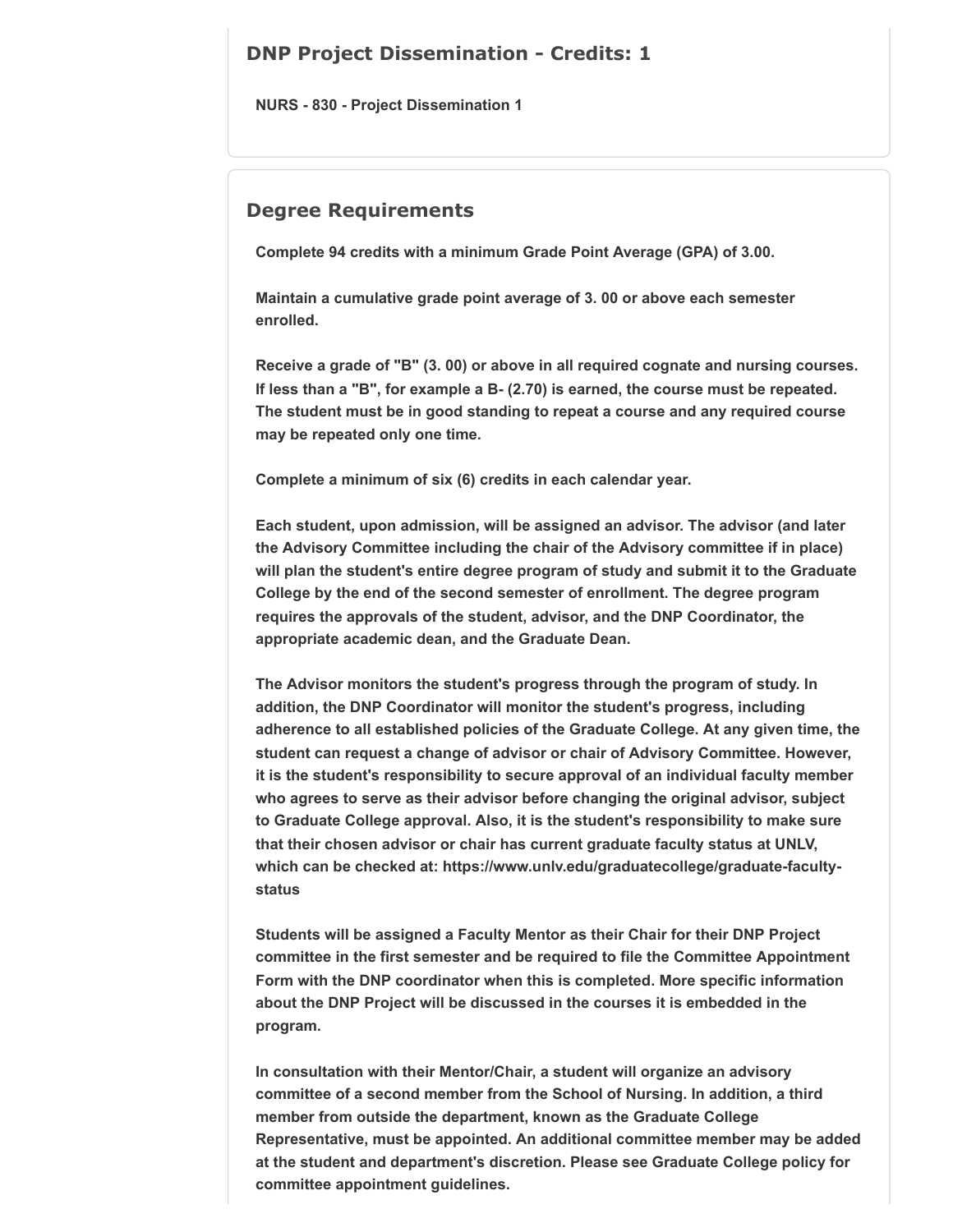**Continuously register for three (3) credits each semester while working on a DNP**

**Project.**

**Once admitted to the DNP program, students will need to continue to take a minimum of 3 credits per semester for both fall and spring semesters to maintain their place in the program until graduation. A leave of absence may be requested by students.**

**The DNP Project is a culmination project based on guidelines from the American Association of Colleges of Nursing (AACN) DNP Essentials. This is a project completed over three semesters in the program.**

**Students in the DNP program are required to abide by the policies for UNLV School of Nursing. Students in the DNP program are also required to abide by the policies of the UNLV Graduate College.**

#### **Graduation Requirements**

**See Plan Graduation Requirements below.**

#### **Plan Graduation Requirements**

**Submit all required forms to the Graduate College and apply for graduation up to two semesters prior to completing the degree requirements.** 

**The student must submit and successfully defend their DNP Project by the posted deadline. The defense must be advertised and is open to the public.** 

**The student must electronically submit a properly formatted pdf copy of their project to the Graduate College for format check. Once the project format has been approved by the Graduate College, the student will submit the approved electronic version to ProQuest. Deadlines for project defenses, format check submissions, and the final ProQuest submission can be found here.**

#### **Plan Disclaimers**

**Subplan 1: Post-Master's Advanced Practice subplan: This program does not result in licensure and certification.**

**Subplan 2: In Nevada, the educational prerequisites for professional licensure or**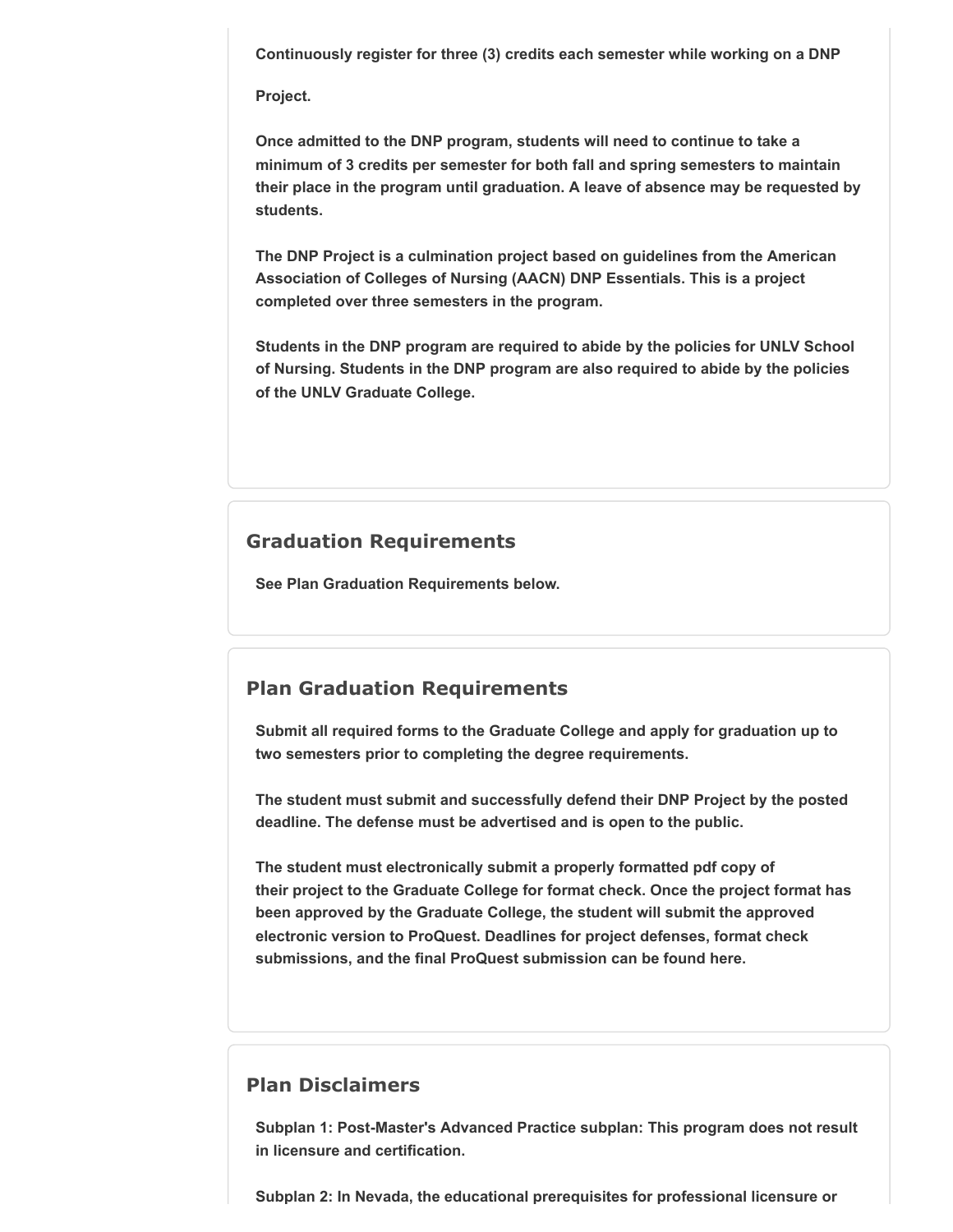**certification for the BSN to DNP Advanced Practice subplan (DNP) Family Nurse Practitioner (FNP) are an active Nevada RN License, National Certification as a**

**Family Nurse Practitioner, and graduation from a nationally accredited Nursing Program with a minimum of 500+ hours of direct patient care. The DNP subplan is accredited by the Commission of Collegiate Nursing Education (CCNE). UNLV School of Nursing has not made a determination with respect to the licensure requirements in any other state. As such, DNP Advanced Practice Family Nurse Practitioner may not be authorized in any other state in which the prospective or enrolled student resides. If you reside in a state other than Nevada where licensure requirements are still unclear, please contact GradNursingAdmissions@unlv.edu. License requirements for other states are being explored.**

**Subplan 3: Post-Master's Nurse Executive subplan: This program does not result in licensure and certification.**

**Subplan 4: BSN to DNP Nurse Executive subplan: This program does not result in licensure and certification.**

**Subplan 6: UNLV School of Nursing has not made a determination with respect to the licensure requirements in any other state. As such, the BSN-DNP-CRNA is not authorized in any other state in which the prospective or enrolled student resides. If you reside in a state other than Nevada where licensure requirements are still unclear, please contact GradNursingAdmissions@unlv.edu. License requirements for other states are being explored.**

## **Advising and Culminating Experience**

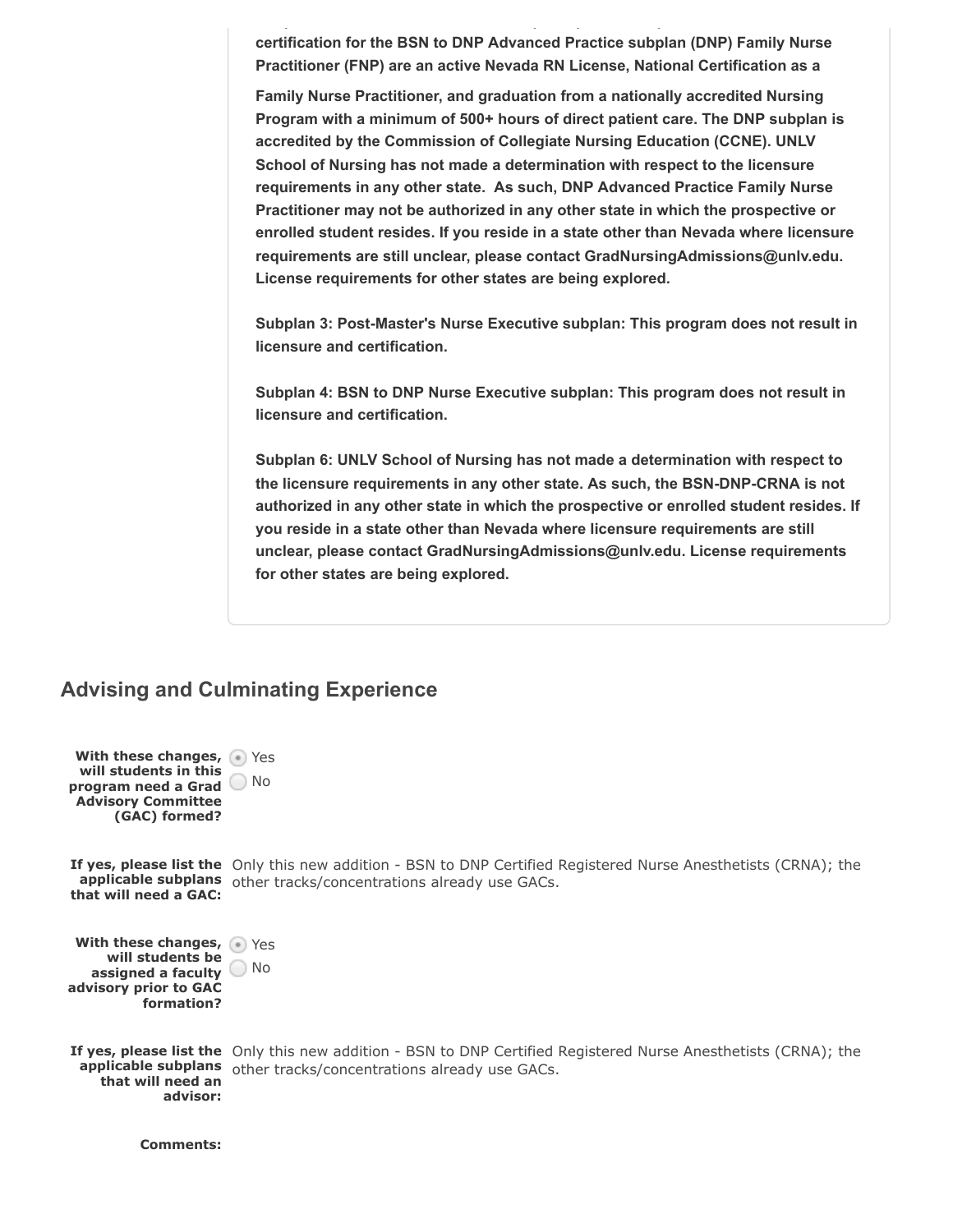| For Master's program<br>only: With these<br>changes, does this<br>program require a<br>prospectus form?                                                            | Yes<br><b>No</b>                                       |
|--------------------------------------------------------------------------------------------------------------------------------------------------------------------|--------------------------------------------------------|
| If yes, please list<br>applicable subplans:                                                                                                                        |                                                        |
| With these changes,<br>will the culminating<br>experience be a<br>course?                                                                                          | Yes<br>No                                              |
| course prefix, number<br>and name:                                                                                                                                 | If yes, please provide NURS 800 Capstone Dissemination |
| With these changes, DNP Project<br>describe the<br>culminating<br>experience<br>(requirements, if<br>applicable-which<br>subplans will need<br>GACs, forms, etc.): |                                                        |

The **[Degrees Directory](https://www.unlv.edu/academics/degrees)** provides current and consistent degree information. Submission of this form indicates **acknowledgment and understanding that every department is responsible creating and maintaining accurate and updated program information on the UNLV Degrees Directory.**

**If new courses are added as placeholders within this proposal, new courses must be created using a Course Create form simultaneously to the process of this proposal.**

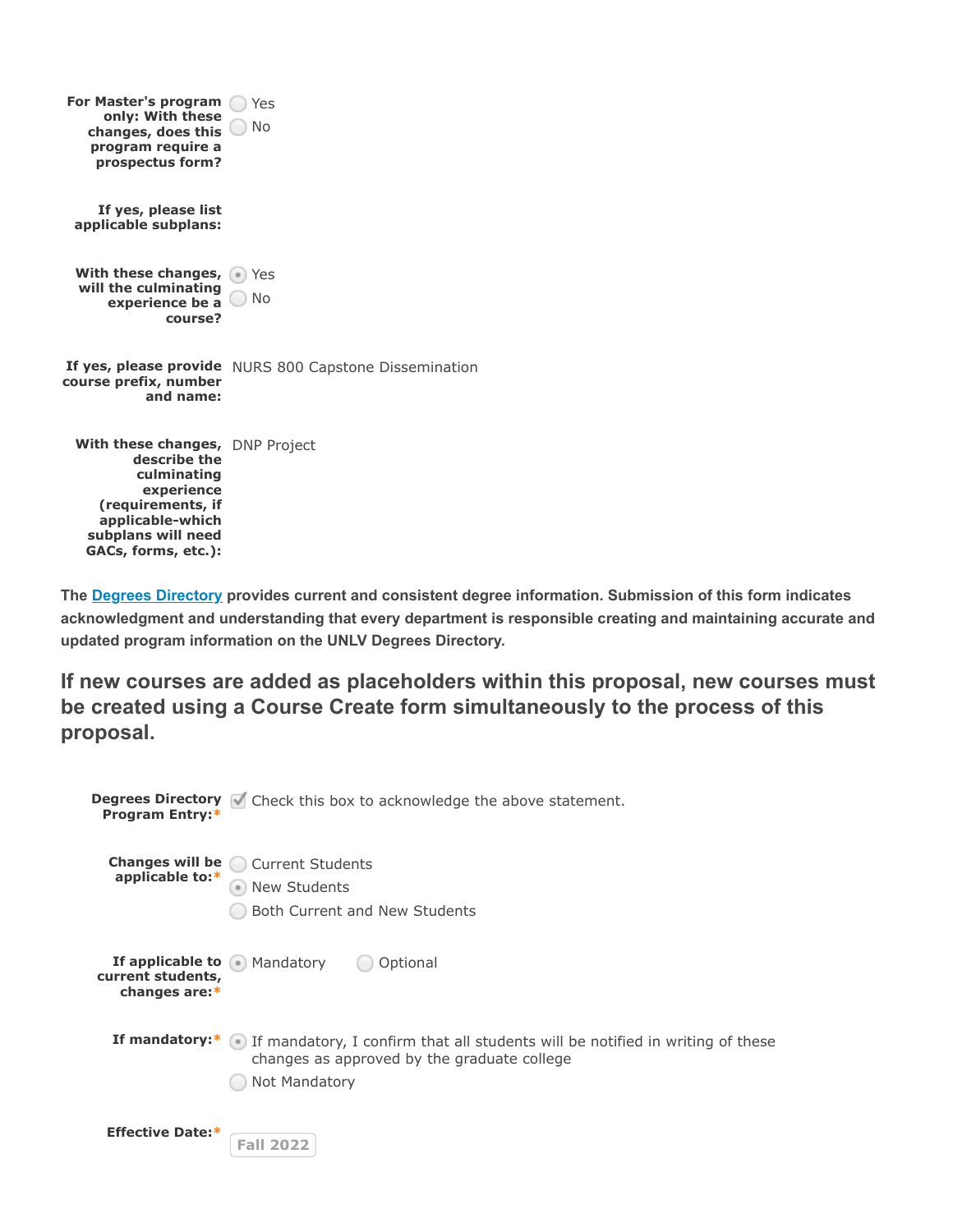# **READY TO SUBMIT?**

 **After making all your intended changes, please follow these steps:**

**Finish the launch of your proposal by clicking the decisions icon located in the Proposal Toolbox on the right side at the top. This will display a new decision/approval field on the top right.** Click on "approve", add an optional comment if necessary, and then click on the "Make My **Decision" button** at the bottom to move the proposal forward to the next step. You will see a **notification indicating that the proposal has moved forward. You will not be able to edit after moving the proposal forward.**

Please note that it is your responsibility as the proposer to see that the proposal is reviewed **and receives all necessary approvals. Please be encouraged to reach out to reviewers if necessary.**

You can check the status of the proposal by clicking on the workflow status icon  $\blacksquare$  in the Proposal **Toolbox, to verify that the proposal has gone to the next step.**

**The workflow status icon will also show you the current step of the proposal at any given time, and who are the reviewers at that step.**

**QUESTIONS? contact [gradcurriculum@unlv.edu](mailto:gradcurriculum@unlv.edu)**

# **III. Department Vote Information**

**Note: This section is to be filled out by the Department Chair on behalf of the department committee.**

**(The role has been assigned to the corresponding person on this step. If incorrect, please notify [gradcurriculum@unlv.edu\)](mailto:gradcurriculum@unlv.edu).**

**1. Review the proposal. Discuss and make appropriate revisions.**

**2. Fill in vote information in the fields below, along with the approval. If Dual or Interdisciplinary: add votes from all departments/colleges involved**

**3. Then go to the proposal toolbox at the top right side. Click on and select the corresponding decision for the committee. This will enable the proposal to go to the next person on the workflow.**

You can check the status of the proposal by clicking **in Proposal Toolbox to verify that the proposal has gone to the next step.**

**If there were any modifications to the proposal, please enter them in the comments box below:**

**Comments:**

**Date faculty voted on** 06/28/2021 **proposal:**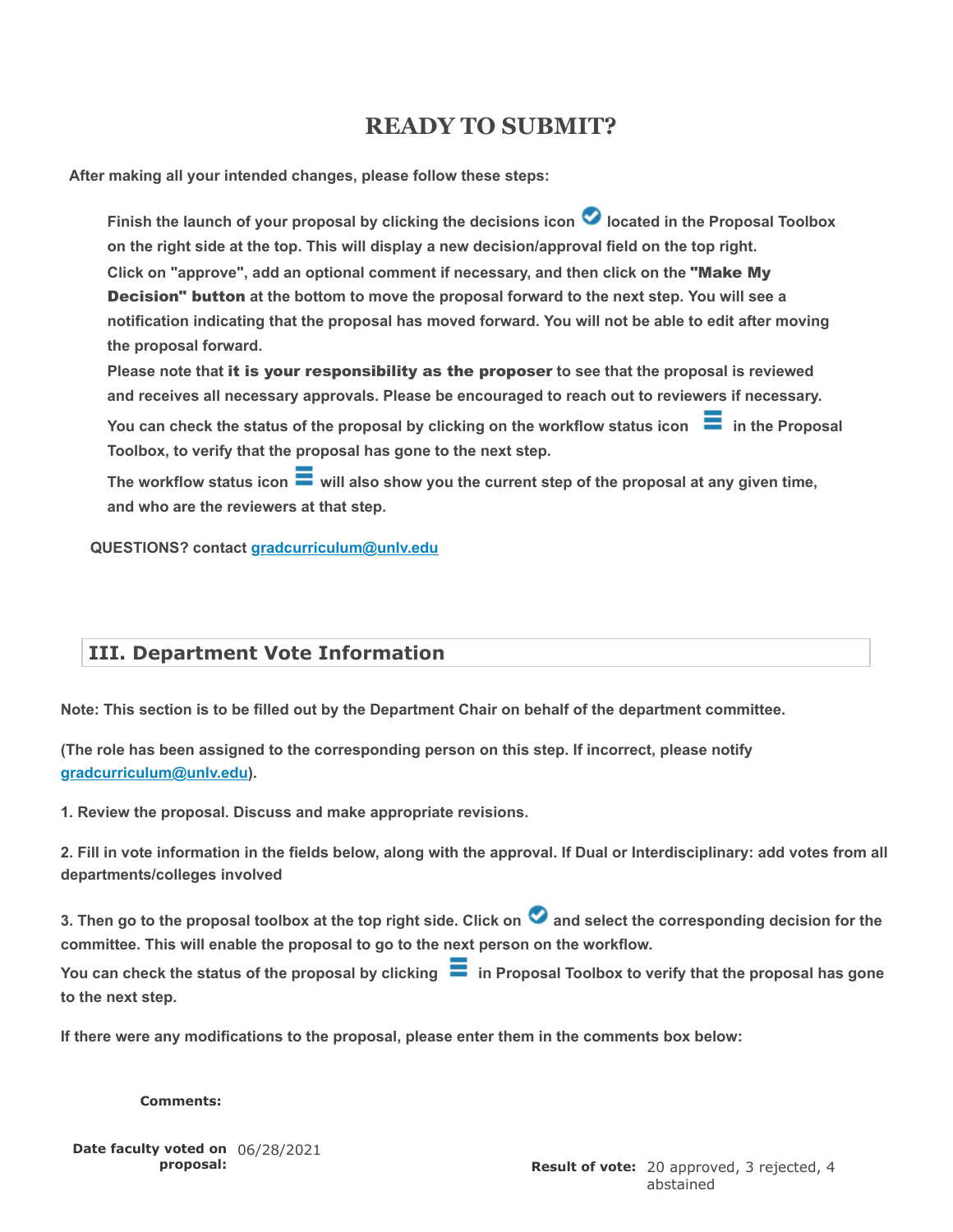## **IV. College Vote Information**

**Note: This section is to be filled out by the Academic Associate Dean on behalf of the college/school committee.**

**(The role has been assigned to the corresponding person on this step. If incorrect, please notify [gradcurriculum@unlv.edu\)](mailto:gradcurriculum@unlv.edu).**

**1. Review the proposal. Discuss and make appropriate revisions.**

**2. Fill in vote information in the fields below, along with the approval. If Dual or Interdisciplinary: add votes from all departments/colleges involved.**

**3. Then go to the proposal toolbox at the top right side. Click on and select the corresponding decision for the committee. This will enable the proposal to go to the next person on the workflow.**

You can check the status of the proposal by clicking **in** Proposal Toolbox to verify that the proposal has gone **to the next step.**

**Date faculty voted on** 06/28/2021 **proposal:**

**Result of vote:** 20 approved, 3 rejected, 4 abstained

**Manner of vote:** Online

## **V. Graduate College Use Only - Code Request Items**

**Note: This section is for graduate college use only.**

**Academic Organization:**

**Academic Program Code:**

**Academic Plan Code:**

**Plan Description (30 chars):**

> **Transcript Description:**

**Subplan Code:**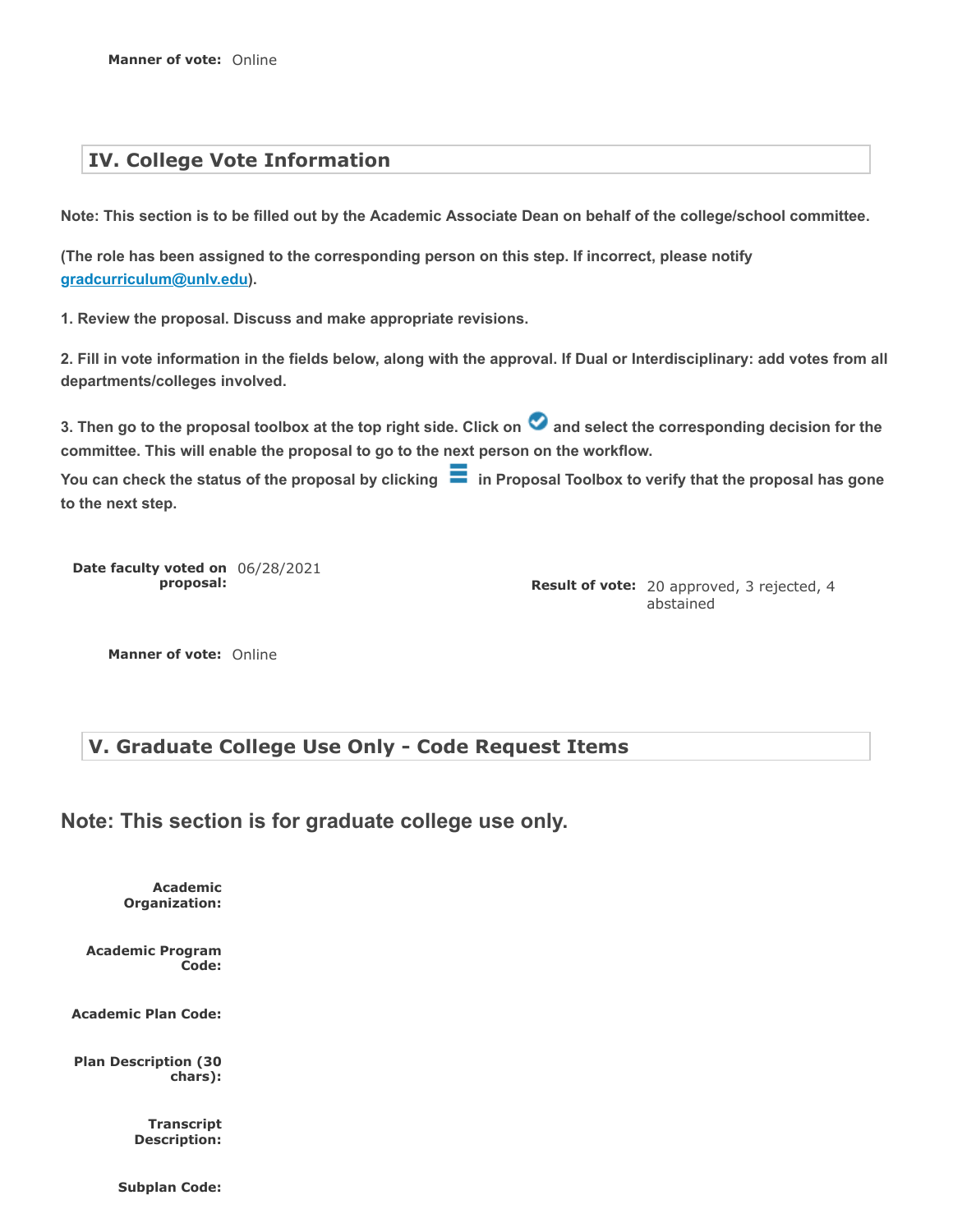#### **Subplan Description:**

| <b>Subplan Type:</b>                                  | Track<br>Concentration<br>Option/Dual<br>Embedded/Track |                                                        |
|-------------------------------------------------------|---------------------------------------------------------|--------------------------------------------------------|
| Subplan on YES<br><b>Transcript?</b>                  |                                                         | NO.                                                    |
| <b>Effective Date and</b><br><b>First Term Valid:</b> |                                                         |                                                        |
| Length / Avg. Time to<br>Degree:                      |                                                         |                                                        |
| <b>CIP</b> code and title:                            |                                                         |                                                        |
| <b>Other Codes Needed:</b>                            |                                                         |                                                        |
|                                                       |                                                         | <b>Description</b> / This program is accredited by: CC |

**Description / implementation field (do not edit)** This program is accredited by: CCNE. More information can be found at: unlv.edu/provost/vpaa/accreditation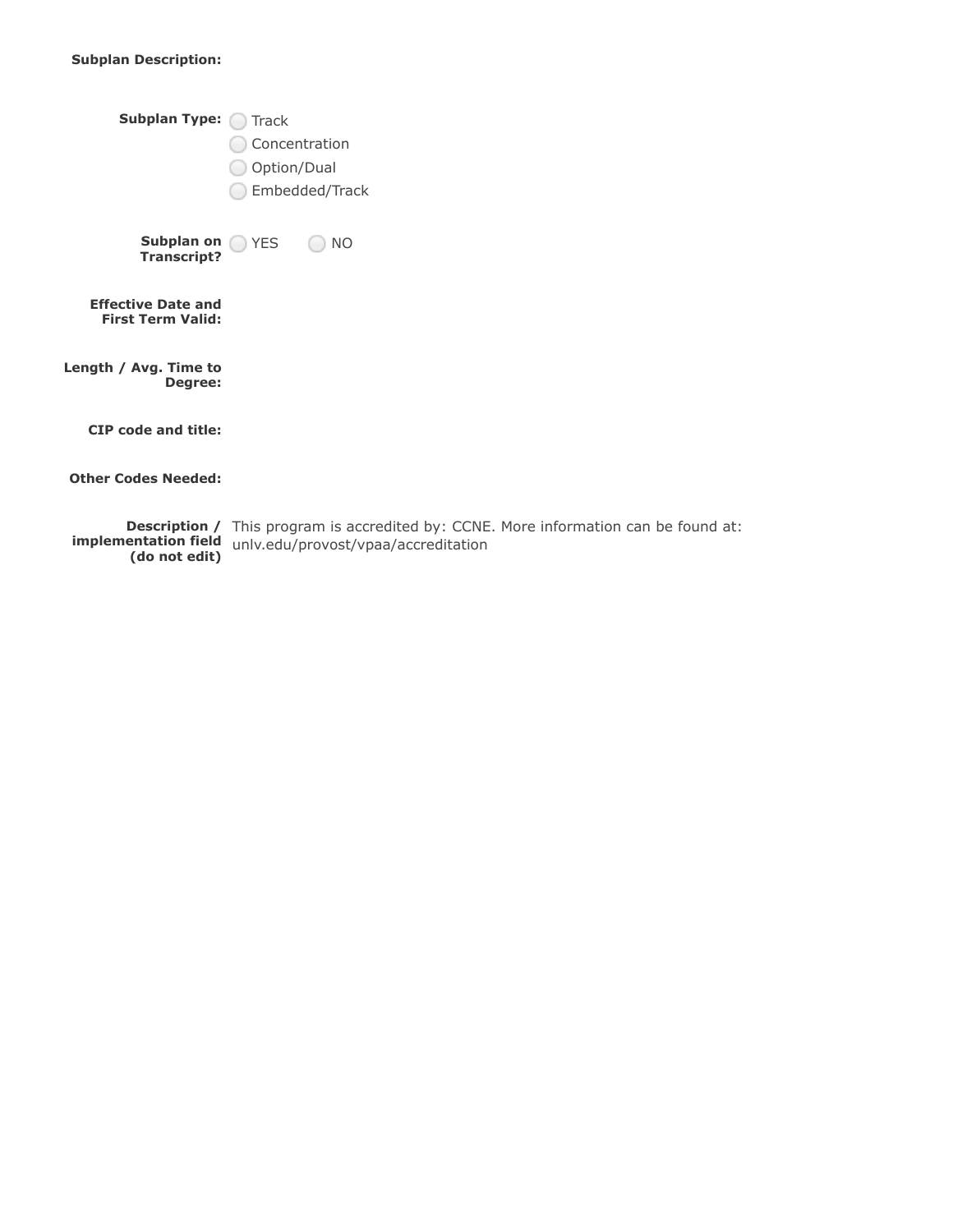# **Comments for Doctor of Nursing Practice**

#### **Curriculog**

**Nursing Associate Dean has approved this proposal on School/College Associate Dean/ Dean.**

#### **Curriculog**

**Nursing Associate Dean has approved this proposal on School/College Committee.**

**Curriculog** 

**3/11/2022 9:36 am Reply**

**3/11/2022 9:36 am Reply**

**3/11/2022 9:36 am Reply**

**Nursing Associate Dean has approved this proposal on Department Chair.**

#### **Curriculog**

**3/11/2022 9:34 am Reply**

**Nursing Associate Dean has approved this proposal on Graduate Coordinator.**

#### **Curriculog**

**3/11/2022 9:32 am Reply**

**Graduate Curriculum has approved this proposal on Office of Educational Compliance Review (if licensure/certification).**

#### **Curriculog**

**Graduate Curriculum has approved this proposal on Technical Review.**

#### **Curriculog**

**Angela Amar has approved this proposal on Originator.**

#### Graduate Curriculum

**Moving back to originator for further edits**

#### **Curriculog**

**Graduate Curriculum has rejected this proposal on Technical Review.**

#### Graduate Curriculum

**Moving back to originator for further edits**

**Curriculog** 

**1/27/2022 3:46 pm Reply**

**3/11/2022 9:32 am Reply**

**11/12/2021 9:38 am Reply**

**11/12/2021 9:38 am Reply**

**11/12/2021 9:37 am Reply**

**11/12/2021 9:37 am Reply**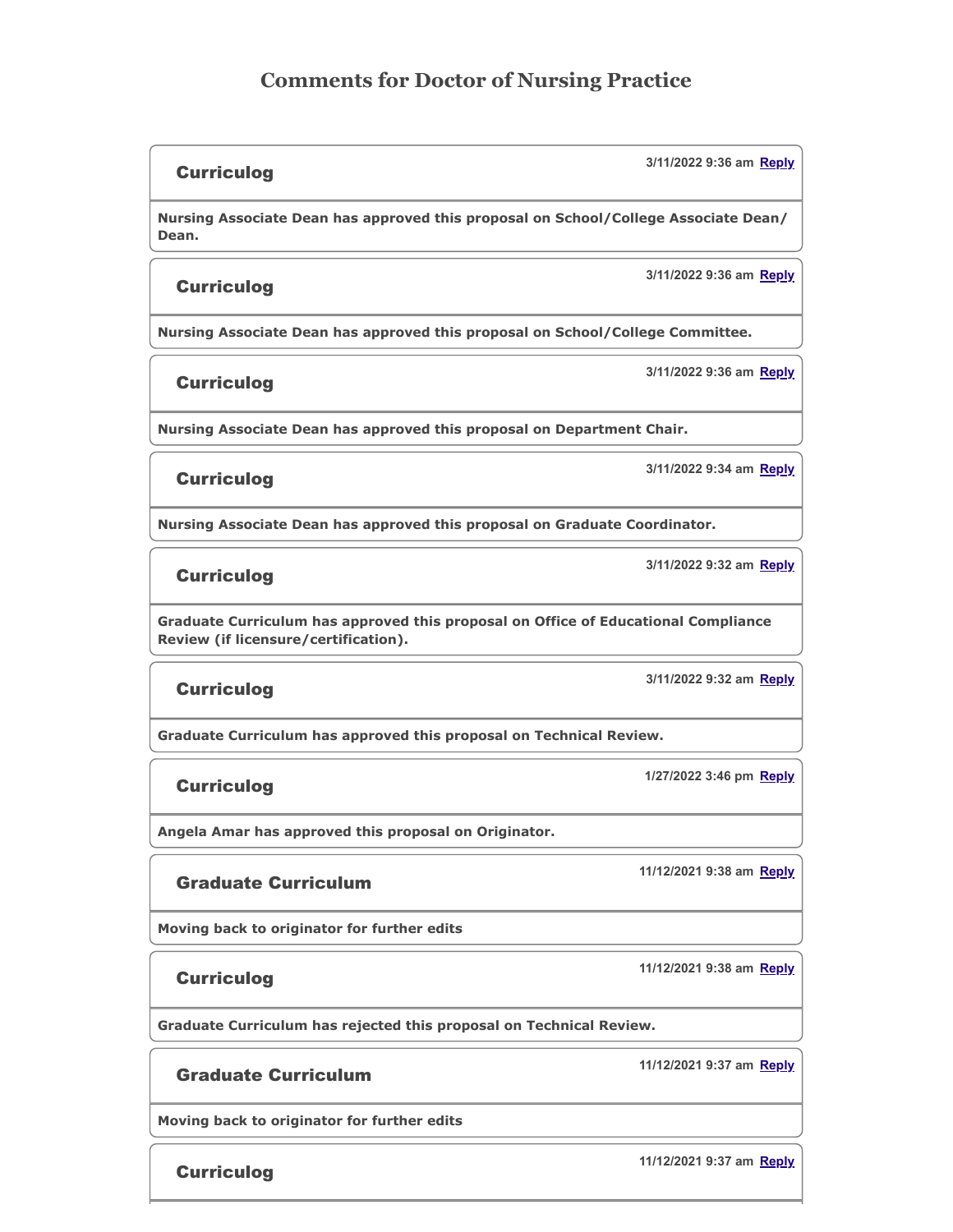#### Graduate Curriculum

**Moving back to originator for further edits**

#### **Curriculog**

**Graduate Curriculum has force rejected this proposal.**

#### Graduate Curriculum

**Moving back to originator for further edits**

Curriculog

**Graduate Curriculum has force rejected this proposal.**

#### Curriculog

**Nursing Associate Dean has approved this proposal on Graduate Coordinator.**

**Curriculog** 

**Graduate Curriculum has approved this proposal on Office of Educational Compliance Review (if licensure/certification).**

#### Graduate Curriculum

**Please note that the SoN is responsible for the management of the seat holding fee.**

Curriculog

**Graduate Curriculum has approved this proposal on Technical Review.**

#### **Curriculog**

**Angela Amar has approved this proposal on Originator.**

#### Graduate Curriculum

**- On admissions requirements, please review and confirm accreditation needs for previously completed degrees.**

**- On disclaimers, please substitute UNLV refund for a more specific instruction, or please add link to informational page in brackets and it can be linked during implementation.**

**- In the schema section, please review course credits to make sure that they match the total credits. If any course is taken twice that must be clear on the instructions of that course section.**

**For assistance please contact gradcurriculum@unlv.edu**

**11/12/2021 9:37 am Reply**

**11/12/2021 9:37 am Reply**

**11/12/2021 9:37 am Reply**

**11/12/2021 9:37 am Reply**

**10/18/2021 11:14 am Reply**

**9/21/2021 11:38 am Reply**

**9/14/2021 5:11 pm Reply**

**8/24/2021 1:54 pm Reply**

**9/21/2021 11:32 am Reply**

**9/21/2021 11:31 am Reply**